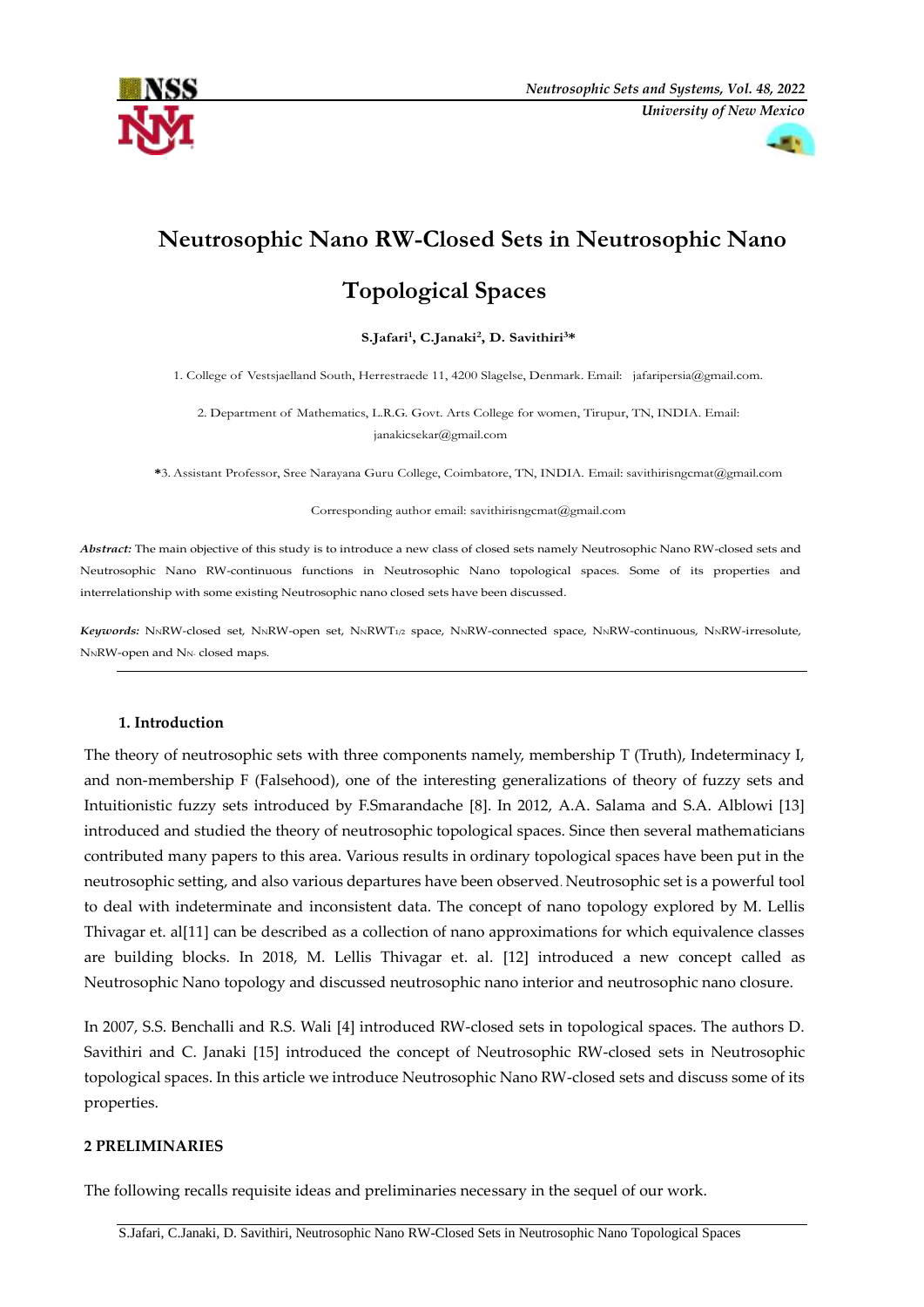**Definition 2.1:**[9] Let X be a non-empty fixed set a Neutrosophic set **(NS for short)** A is an object having the form  $A = \langle x, \mu_A(x), \sigma_A(x), \gamma_A(x) \rangle$ ,  $x \in X$  where  $\mu_A(x), \sigma_A(x), \gamma_A(x)$  which represents the degree of membership function, the degree of indeterminacy and the degree of non-membership function respectively of each element  $x \in X$  to the set A.

**Definition 2.2:[11]** Let U be a non-empty finite set of objects called the universe and R be an equivalence relation on U named as the indiscernibility relation. Elements belonging to the same equivalence class are said to be indiscernible with one another. The pair (U,R) is said to be the approximation space. Let  $X \subseteq U$ .

(i) The lower approximation of X with respect to R is the set of all objects, which can be classified as X with respect to R and it is denoted by  $L_R(X)$ . That is  $L_R(X) = \bigcup_{x \in U}$  $R(x): R(x) \subseteq X$ :∈  $\{(R(x): R(x) \subseteq X\}$ , where R(x) denotes

the equivalence class determined by x.

(ii) The upper approximation of X with respect to R is the set of all objects which can be possibly classified as X with respect to R and it is denoted by U<sub>R</sub>(X). That is U<sub>R</sub>(X) =  $\bigcup_{x \in U}$  $R(x): R(x) \cap X$ ë  ${R(x) : R(x) \cap X \neq \phi}.$ 

(iii) The boundary region of X with respect to R is the set of all objects, which can be classified neither as X nor as not X with respect to R and it is denoted by  $B_R(X)$ . That is  $B_R(X) = U_R(X) - L_R(X)$ .

#### **Remark 2.3:[11]**

- (i)  $L_R(X) \subseteq X \subseteq U_R(X)$ .
- (ii)  $L_{R}(\phi) = U_{R}(\phi) = \phi$  and  $L_{R}(U) = U_{R}(U) = U$ .

(iii)  $U_R(X \cup Y) = U_R(X) \cup U_R(Y)$ .

(iv)  $L_R(X \cap Y) = L_R(X) \cap L_R(Y)$ .

(v)  $U_R(X \cap Y) \subseteq U_R(X) \cap U_R(Y)$ .

(vi)  $L_R(X \cup Y) \supseteq L_R(X) \cup L_R(Y)$ .

(vii)  $L_R(X) \subseteq L_R(Y)$  and  $U_R(X) \subseteq U_R(Y)$ , whenever  $X \subseteq Y$ .

(viii)  $U_R(X^C) = [L_R(X)]^C$  and  $L_R(X^C) = [U_R(X)]^C$ .

 $(ix)$  URUR $(X)$  = LRUR $(X)$  = UR $(X)$ .

 $(x)$  LRLR $(X)$  = LRUR $(X)$  = LR $(X)$ .

**Definition 2.4:[11]** Let U be the universe, R be an equivalence relation on U and  $\text{TR}(X) = \{U, \phi, \text{L}(\text{R}(X), \text{U}(\text{R}(X)))\}$  $B_R(X)$  where  $X \subseteq U$ .  $\tau_R(X)$  satisfies the following axioms:

(i) U and  $\phi \in \text{tr}(X)$ .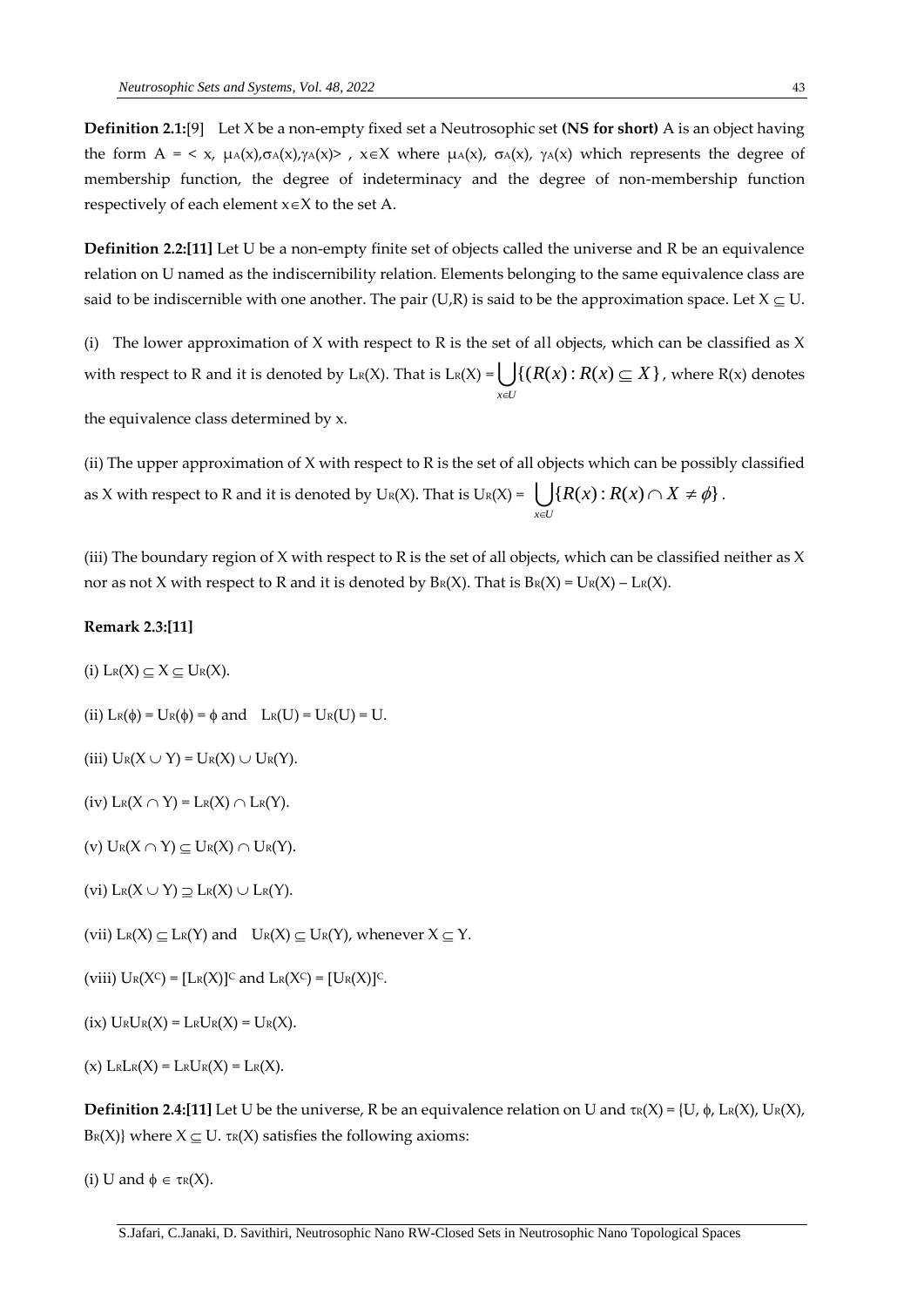(ii) The union of the elements of any sub-collection of  $\tau_R(X)$  is in  $\tau_R(X)$ .

(iii) The intersection of the elements of any finite sub collection  $\tau_R(X)$  is in  $\tau_R(X)$ .

That is,  $\text{TR}(X)$  forms a topology on U called the nano topology on U with respect to X. We call (U,  $\text{TR}(X)$ ) as the nano topological space. The elements of  $\tau$ <sub>R</sub>(X) are called nano-open sets.

**Definition 2.5:[12]** Let U be a non-empty set and R be an equivalence relation on U. Let S be a neutrosophic set in U with the membership function  $\mu s$ , the indeterminacy function  $\sigma s$ , and the non-membership function  $\gamma$ s. The neutrosophic nano lower, neutrosophic nano upper approximation and neutrosophic nano boundary of S in the approximation (U,R) denoted by  $N(S)$ ,  $N(S)$  and  $B(S)$  are respectively defined as follows:

- (i)  $N(S) = \{(x, \mu_{R(A)}(x), \sigma_{R(A)}(x), \gamma_{R(A)}(x)) / y \in [x]_R, x \in U\}.$
- (ii)  $\overline{N}(S) = \{ (x, \mu_{\overline{R}(A)}(x), \sigma_{\overline{R}(A)}(x), \gamma_{\overline{R}(A)}(x)) / y \in [x]_R, x \in U \}.$

(iii)  $B(S) = \overline{N}(S) - N(S)$ .

where 
$$
\mu_{\underline{R}(A)}(x) = \wedge_{y \in [x]_R} \mu_A(y), \sigma_{\overline{R}(A)}(x) = \wedge_{y \in [x]_R} \sigma_A(y), \gamma_{\underline{R}(A)}(x) = \vee_{y \in [x]_R} \gamma_A(y),
$$

$$
\mu_{\overline{R}(A)}(x) = \vee_{y \in [x]_R} \mu_A(y), \sigma_{\overline{R}(A)}(x) = \vee_{y \in [x]_R} \sigma_A(y), \gamma_{\overline{R}(A)}(x) = \wedge_{y \in [x]_R} \gamma_A(y).
$$

**Definition 2.6:[12]** Let U be an universe, R be an equivalence relation on U and S be a neutrosophic set in U and if the collection  $\tau_N(S) = \{0_N, 1_N, N(S), \overline{N}(S), B(S)\}\)$  forms a topology then it is said to be a neutrosophic nano topology. We call  $(U, \tau_N(S))$  as the neutrosophic nano topological space (Briefly **NNTS**). The elements of  $\tau_N(S)$  are called as neutrosophic nano open (In Short N<sub>N</sub>O) sets.

**Remark 2.7:[12]**[ $\tau_N(S)$ ]<sup>C</sup> is called as dual neutrosophic nano topology of  $\tau_N(S)$ . The elements of  $[\tau_N(S)]^C$ are called neutrosophic nano closed **(In Short NNC)** sets.

**Remark 2.8:[12]** In neutrosophic nano topological space, the neutrosophic nano boundary cannot be empty. Since the difference between neutrosophic nano upper and neutrosophic nano lower approximations is defined as the maximum and minimum of the values in the neutrosophic sets.

**Proposition 2.9:[12]** Let U be a non-empty finite universe and S be a neutrosophic set on U. Then the following statements hold:

(i) The collection  $\text{TN}(S) = \{0_N, 1_N\}$ , is the indiscrete neutrosophic nano topology on U.

(ii) If  $N(S) = \overline{N}(S) = B(S)$ , then the neutrosophic nano topology,  $\tau_N(S) = \{0_N, 1_N, N(S), B(S)\}.$ 

(iii) If  $N(S) = B(S)$ , then  $\tau_N(S) = \{0_N, 1_N, N(S), \overline{N}(S)\}\$ is a neutrosophic nano topology.

(iv) If  $\overline{N}(S) = B(S)$ , then  $\tau_N(S) = \{0_N, 1_N, N(S), B(S)\}.$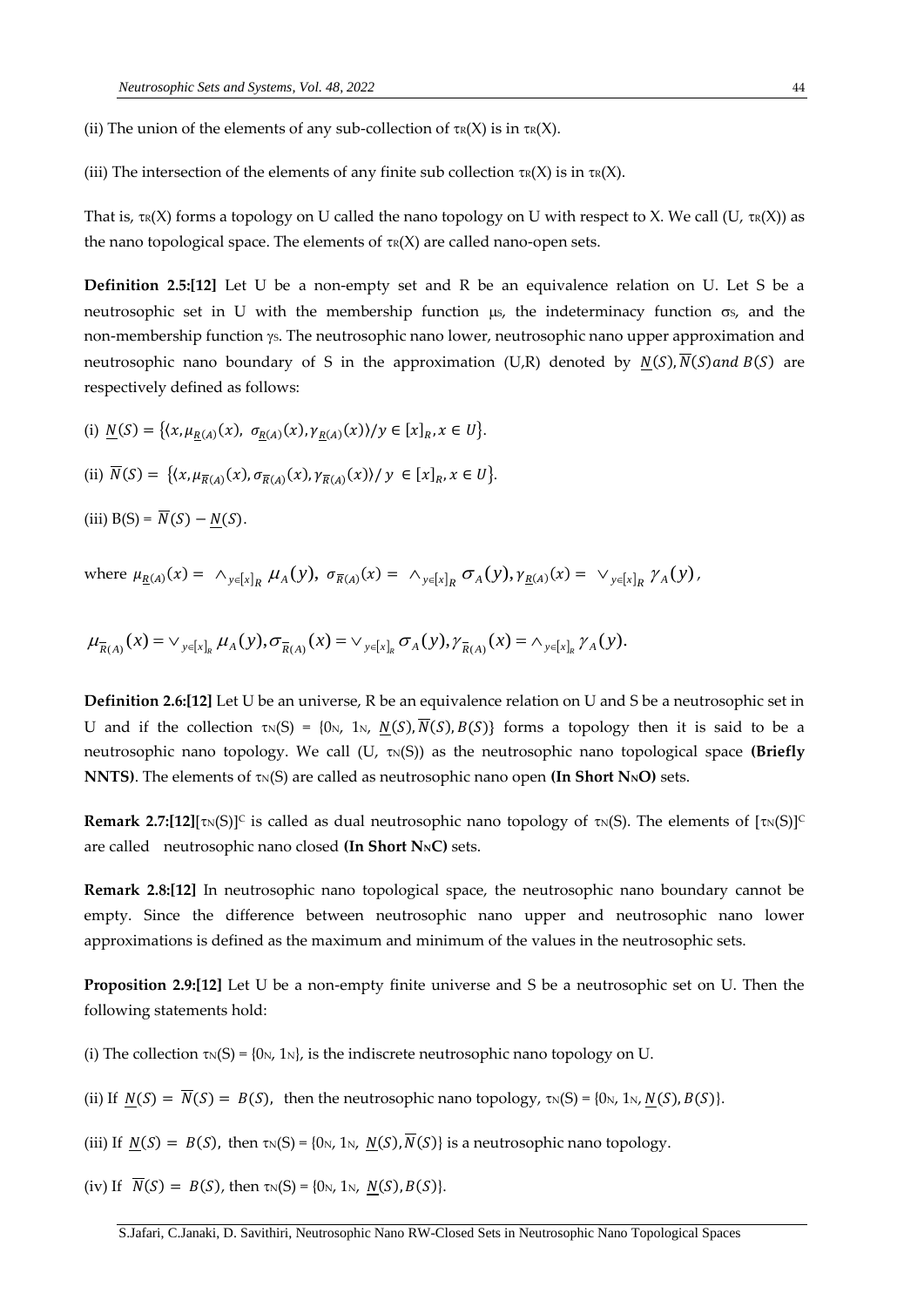(v) The collection  $\tau_N(S) = \{0_N, 1_N, N(S), \overline{N}(S), B(S)\}\$ is the discrete neutrosophic nano topology on U

**Definition 2.10:[12]** Let  $(U, \tau_N(S))$  be NNTS and  $A = \langle x, \mu_A(x), \sigma_A(x), \gamma_A(x), x \in U \rangle$  be a NNS in X. Then the neutrosophic nano closure and neutrosophic nano interior of A are defined by

 $N_NCl(A) = \bigcap \{ K : K \text{ is a } N_NCS \text{ in } X \text{ and } A \subseteq K \}$ 

NNInt (A) =  $\cup$  { G : G is a NNOS in X and G  $\subseteq$  A }.

**Definition 2.11:[12]** A subset A of a neutrosophic nano topological space Let  $(U, \tau_N(S))$  is said to be

(i) a neutrosophic nano pre closed (N<sub>N</sub> $\mathbf{p}$ **re-closed)** set if  $N_NCl(N_NInt(A)) \subset A$ .

(ii) a neutrosophic nano semi-closed (N<sub>N</sub>**semi-closed)** set if  $N_NInt(N_NCl(A)) \subset A$ .

(iii) a neutrosophic nano regular open **(In short N<sub>N</sub>RO)** set if  $A = N<sub>N</sub>Int(N<sub>N</sub>Cl(A))$  and regular closed **(In short N<sub>N</sub>RC**) set if  $A = N_NCl(N_NInt(A))$ .

(iv) a neutrosophic regular semi open **(In short NRSO)** if there exists a NRO set U such that  $U \subseteq A \subseteq$ NCl(A)

(v) a neutrosophic nano  $\alpha$ -closed (N<sub>N</sub> $\alpha$ -closed) set if N<sub>N</sub>Cl(N<sub>N</sub>Int(N<sub>N</sub>Cl(A)))  $\subseteq$  A.

(vi) a neutrosophic nano g-closed ( $\mathbb{N}_N$  **g-closed)** set if  $N_NCl(A) \subseteq F$  whenever  $A \subseteq F$  and F is NNO in U.

**Definition 2.11:[6]** The difference between two neutrosophic nano sets A and B is defined as

A \ B (S) = {x, min  $[(\mu(A)(x), \gamma(B)(x))]$ , min  $[(\sigma(A)(x), 1 - \sigma(B)(x))]$ , max  $[\gamma(A)(x), \mu(B)(x)]$ .

#### **3. NEUTROSOPHIC NANO RW-CLOSED SETS**

**Definition 3.1:** A subset A of a neutrosophic nano topological space (U,  $\tau_N(S)$ ) is called as neutrosophic nano regular weakly closed **(In short N<sub>N</sub>RW-closed)** set, if  $N_NCl(A) \subset V$  whenever  $A \subset V$  and V is a neutrosophic nano regular open in U.

**Definition 3.2:** The neutrosophic nano RW-closure and neutrosophic nano RW-interior of A are defined by

NNRWCl (A) =  $\cap$  { K : K is a NNRWCS in X and A  $\subseteq$  K }

N<sub>N</sub>RWInt (A) =  $\cup$  { G : G is a N<sub>N</sub>RWOS in X and G  $\subset$  A }.

**Definition 3.3:** (i) neutrosophic nano RG- Closed set **(shortly NNRG – closed set)** of X if there exists a neutrosophic nano regular open set U such that  $N_NCl(A) \subseteq U$  whenever  $A \subseteq U$ .

(ii) neutrosophic nano RWG- closed set **(shortly NNRWG – closed set)** of X if there exists a neutrosophic nano regular open set U such that  $N_NCl(N_NInt(A)) \subset U$  whenever  $A \subset U$ .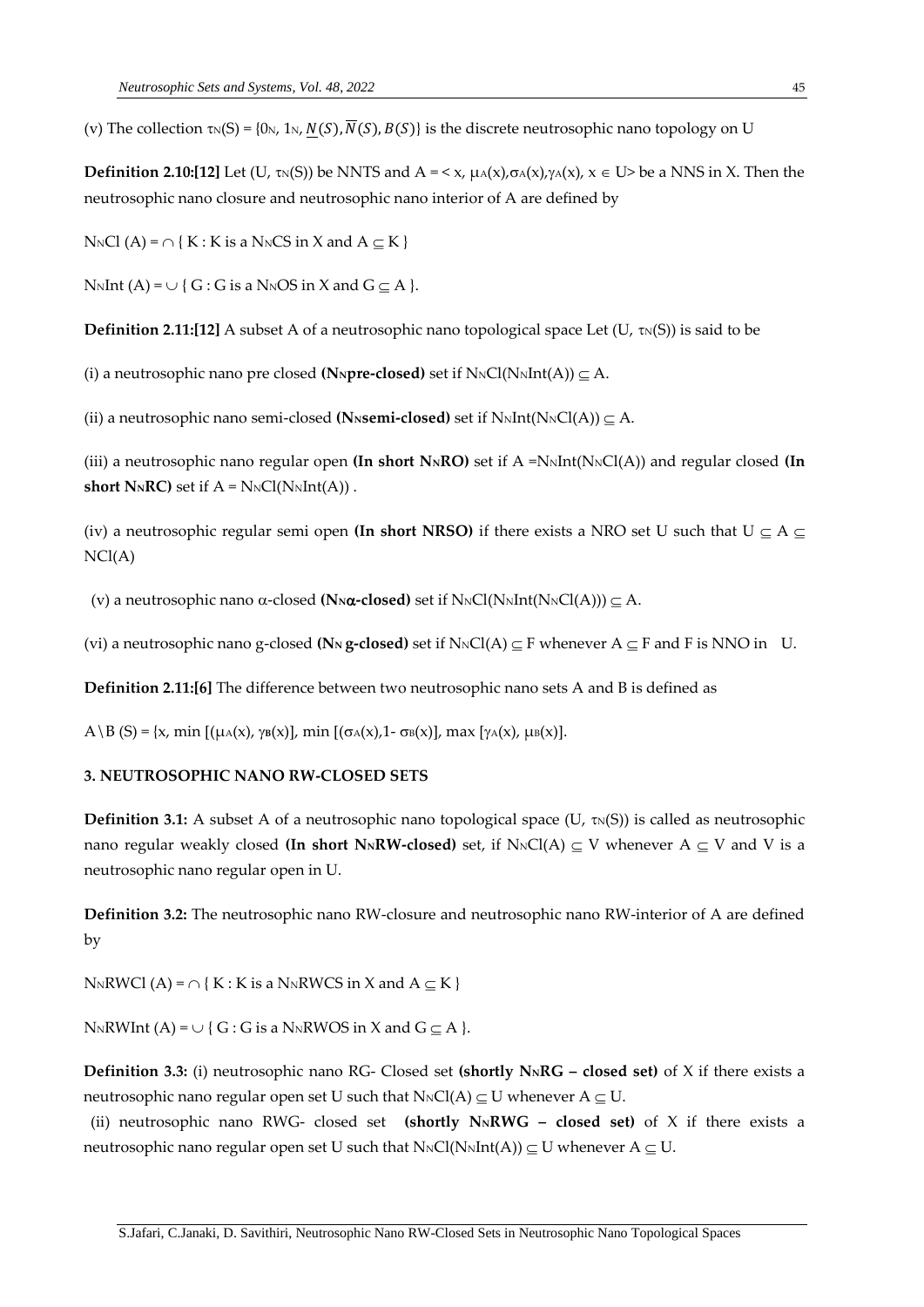(iii) neutrosophic nano W-closed set **(shortly NNW – closed set)** of X if there exists a neutrosophic nano semi-open set U such that  $N_NCl(A) \subseteq U$  whenever  $A \subseteq U$ .

 (iv) neutrosophic nano g-closed set **(shortly NNG – closed set)** of X if there exists a neutrosophic open set U such that  $N_NCl(A) \subset U$  whenever  $A \subset U$ .

**Proposition 3.3:** (i) Every N<sub>N</sub>-closed set is N<sub>N</sub>RW-closed.

(ii) Every  $N_N$ - regular closed set is  $N_NRW$ -closed.

(iii) Every  $N_N$ -  $\pi$ closed set is  $N_NRW$ -closed.

(iv) Every NNW-closed set is NNRW-closed.

**Proof:** Follows from [4].

The following example makes clear that the converse of the Proposition 3.3 need not be true.

**Example 3.4**: Let  $U = \{p_1, p_2, p_3\}$  be the universe set and the equivalence relation  $U \setminus R = \{(p_1, p), (p_2)\}\$ . Let

 $S = \left\{ \left( \frac{p_1}{(0.107)} \right)$ (0.1,0.2,0.3) 〉,〈 2 (0.2,0.3,0.4) 〉,〈 3  $\left\{\n \begin{array}{llll}\n \frac{\mu_3}{(0.1,0.6,0.4)}\n \end{array}\n\right\}$  be a neutrosophic nano subset of U. Then  $\overline{N}(S)$  =  $\left\{ \frac{p_1 p_3}{(0.1066)} \right\}$ (0.1,0.6,0.3) 〉,〈 2  $\frac{p_2}{(0.2,0.3,0.4)}\bigg\},\ \ \underline{N}(S)=\ \Big\{\big\langle \frac{p_1,p_3}{(0.1,0.2,0.4,0.4,0.4)}\big\rangle\Big\},\ \ \underline{N}(S)=\ \Big\{\big\langle \frac{p_3-p_4}{(0.1,0.4,0.4,0.4,0.4)}\big\rangle\Big\}.$ (0.1,0.2,0.4) 〉,〈 2  $\left\{\frac{p_2}{(0.2,0.3,0.4)}\right\}$  and B  $(S) = \left\{\left\langle \frac{p_1,p_3}{(0.1,0.6,0.4,0.4,0.4)}\right\rangle\right\}$ (0.1,0.6,0.3) 〉,〈 2  $\frac{p_2}{(0.2,0.3,0.4)}\}$ . So the neutrosophic nano topology  $\tau_N = \{0_N, 1_N, \underline{N}, B\}$  where the neutrosophic closed sets are  $\tau_N^C$  =  $\{0_N, 1_N, \underline{N}^c, B^c\}.$  Let  $Q_1 = \left\{\left(\frac{p_1}{(0.2.01)^2}\right)\right\}$  $\frac{p_1}{(0.2,0.1,0.3)})$ ,  $\left\langle \frac{p_2}{(0.3,0.1,0.3)}\right\rangle$  $\frac{p_2}{(0.3,0.1,0.2)})$ ,  $\langle \frac{p_3}{(0.1,0.2)} \rangle$  $\langle \frac{\mu_3}{(0.1,0.2,0.3)} \rangle$ , then  $Q_1$  is N<sub>N</sub>RW-closed but it is not an N<sub>N</sub>-closed set in U.  $Q_2 = \left\{ \left( \frac{p_1}{(0.2.05)} \right)$ (0.2,0.3,0.5) 〉,〈 2  $\frac{p_2}{(0.3,0.6,0.5)})$ ,  $\langle \frac{p_3}{(0.2,0.3,0.5,0.5)} \rangle$  $\langle \frac{\nu_3}{(0.2,0.3,0.3)} \rangle$ ,  $Q_2$  is NNRW-closed but it is neither NN Regular-closed nor NNT-closed set and  $Q_3 = \begin{cases} \left(\frac{p_1}{(0.105)}\right) & \text{if } p_2 = 0 \end{cases}$ (0.1,0.3,0.6) 〉,〈 2  $\frac{p_2}{(0.2,0.6,0.6)})$ ,  $\langle \frac{p_3}{(0.1,0.2)} \rangle$  $\left\{\frac{p_3}{(0.1, 0.2, 0.6)}\right\}$ , then  $Q_3$  is N<sub>N</sub>RW-closed but not N<sub>N</sub>W-closed set.

**Proposition 3.5:** (i) Every N<sub>N</sub>RW-closed set is N<sub>N</sub>RG-closed.

- (ii) Every N<sub>N</sub>RW-closed set is N<sub>N</sub>GPR-closed.
- (iii) Every NNRW-closed set is NNRWG-closed.

**Proof:** Follows from [4].

The converse of the Proposition 3.4 need not be true.

**Example 3.6:** \* Let  $U = \{p_1, p_2, p_3, p_4, p_5\}$  be the universe set and the equivalence relation  $U \setminus R$ 

$$
\{\{p_1, p_3\}, \{p_2\}, \{p_4, p_5\}\}\quad \text{Let } S = \left\{\left(\frac{p_1}{(0.4, 0.3, 0.4)}, \left(\frac{p_2}{(0.5, 0.3, 0.5)}, \left(\frac{p_3}{(0.5, 0.3, 0.5)}, \left(\frac{p_4}{(0.6, 0.3, 0.1)}, \left(\frac{p_5}{(0.5, 0.3, 0.1)}, \left(\frac{p_5}{(0.5, 0.3, 0.1)}, \left(\frac{p_6}{(0.5, 0.3, 0.1}, \frac{p_6}{(0.5, 0.3, 0.1}, \frac{p_7}{(0.5, 0.3, 0.1}, \frac{p_8}{(0.5, 0.3, 0.1}, \frac{p_9}{(0.5, 0.3, 0.1}, \frac{p_1}{(0.5, 0.3, 0.1}, \frac{p_2}{(0.5, 0.3, 0.1}, \frac{p_3}{(0.5, 0.3, 0.1}, \frac{p_4}{(0.5, 0.3, 0.1}, \frac{p_5}{(0.5, 0.3, 0.1}, \frac{p_6}{(0.5, 0.3, 0.1}, \frac{p_7}{(0.5, 0.3, 0.1}, \frac{p_8}{(0.5, 0.3, 0.1}, \frac{p_9}{(0.5, 0.3, 0.1}, \frac{p_9}{(0.5, 0.3, 0.1}, \frac{p_1}{(0.5, 0.3, 0.1}, \frac{p_2}{(0.5, 0.3, 0.1}, \frac{p_3}{(0.5, 0.3, 0.1}, \frac{p_4}{(0.5, 0.3, 0.1}, \frac{p_5}{(0.5, 0.3, 0.1}, \frac{p_6}{(0.5, 0.3, 0.1}, \frac{p_7}{(0.5, 0.3, 0.1}, \frac{p_8}{(0.5, 0.3, 0.1}, \frac{p_9}{(0.5, 0.3, 0.1}, \frac{p_1}{(0.5, 0.3, 0.1}, \frac{p_1}{(0.5, 0.3, 0.1},
$$

neutrosophic nano subset of U  $\overline{N}(S) = \left\{ \left\langle \frac{p_1 p_3}{(S+1)^2} \right\rangle \right\}$  $\frac{p_1, p_3}{(0.5, 0.3, 0.2)}$ ,  $\langle \frac{p_2}{(0.5, 0.3, 0.2)} \rangle$  $\frac{p_2}{(0.5,0.3,0.5)})$ ,  $\langle \frac{p_4,p_5}{(0.6,0.3,0.5)} \rangle$  $(0.6, 0.3, 0.1)$  $N(S) =$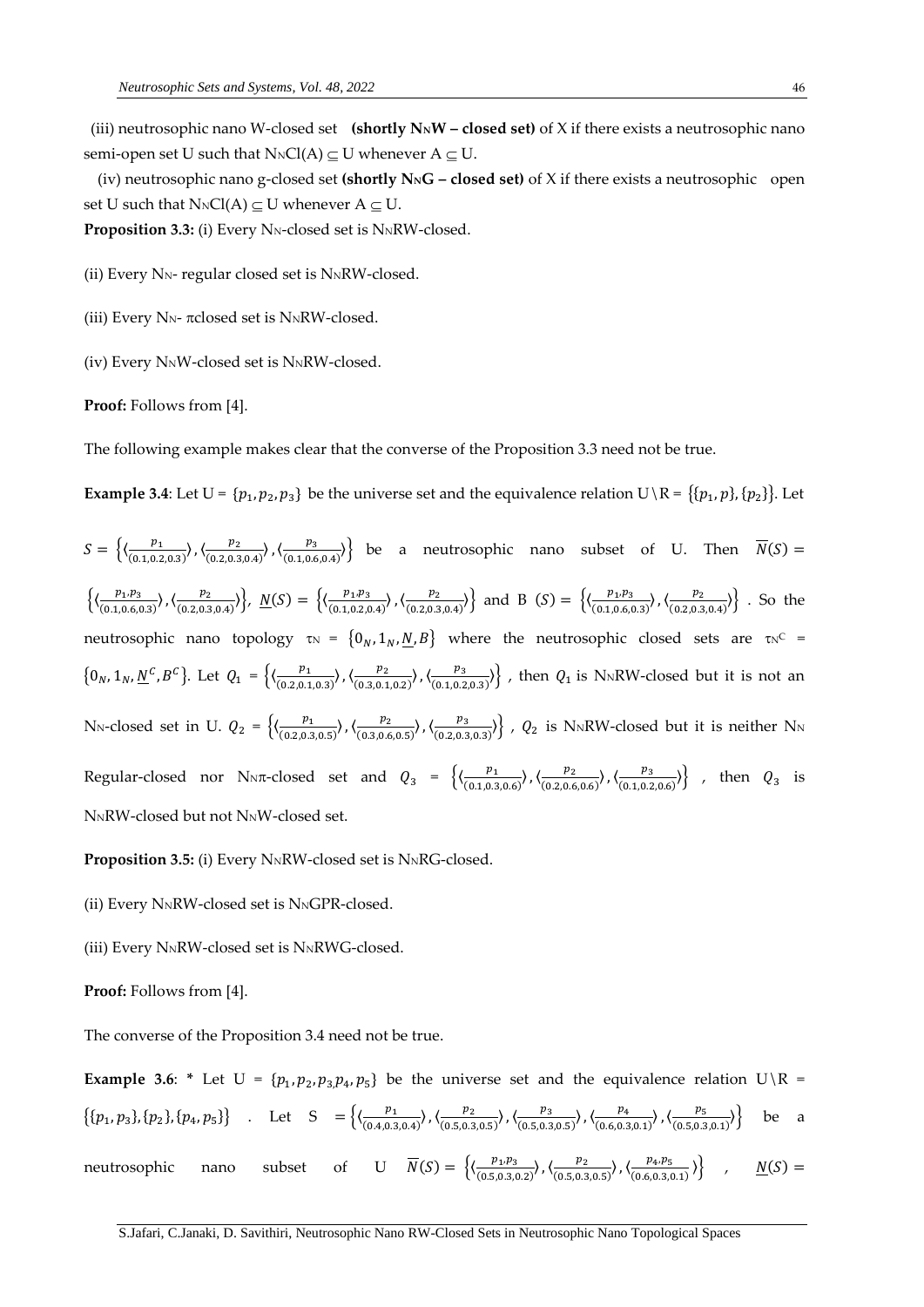$\left\{\left(\frac{p_1 p_3}{(0.183)^2}\right)\right\}$  $\frac{p_1, p_3}{(0.4, 0.3, 0.4)}\bigg\}, \left\langle \frac{p_2}{(0.5, 0.3, 0.4)}\right\rangle$  $\frac{p_2}{(0.5,0.3,0.5)}\rangle$ ,  $\langle \frac{p_4,p_5}{(0.5,0.3,0.5)}\rangle$  $\left\{\frac{p_4, p_5}{(0.5, 0.3, 0.1)}\right\}$  and B  $(S) = \left\{\left\langle \frac{p_1, p_3}{(0.4, 0.3, 0.1)}\right\rangle\right\}$  $\frac{p_1, p_3}{(0.4, 0.3, 0.4)}\bigg\}, \left\langle \frac{p_2}{(0.5, 0.3, 0.4)}\right\rangle$  $\frac{p_2}{(0.5,0.3,0.5)})$ ,  $\langle \frac{p_4,p_5}{(0.1,0.3,0.5)} \rangle$  $\left\{\frac{p_4,p_5}{(0.1,0.3,0.6)}\right\}$ . The neutrosophic nano topology  $\tau_N = \{0_N, 1_N, \underline{N}, \overline{N}, B\}$ . Let  $R_1 = \{(\frac{p_1}{(0.3.037)^2}, \frac{p_2}{(0.333)^2}, \frac{p_3}{(0.333)^2}\}$ (0.3,0.3,0.7) 〉,〈 2  $\frac{p_2}{(0.2, 0.3, 0.6)})$ ,  $\langle \frac{p_3}{(0.2, 0.3, 0.6)} \rangle$ (0.2,0.3,0.5) 〉,〈 4 (0.1,0.2,0.7) 〉,〈 5  $\frac{p_5}{(0.1, 0.3, 0.8)}\}$ . Then  $R_1$  is both N<sub>N</sub>GPR-closed and N<sub>N</sub>RWG – closed but it is not an N<sub>N</sub>RW-closed.

\* In example 3.4, let  $R_2 = \left\{ \left( \frac{p_1}{(0.3.07)} \right)$ (0.3,0.7,0.5) 〉,〈 2 (0.3,0.4,0.6) 〉,〈 3 (0.2,0.5,0.5) 〉,〈 4 (0.1,0.5,0.6) 〉,〈 5  $\left\{\frac{p_5}{(0.1, 0.6, 0.7)}\right\}$ , then  $R_2$  is

N<sub>N</sub>RG-closed but not an N<sub>N</sub>RW-closed.

**Proposition 3.7:** The finite union of N<sub>N</sub>RW – closed subsets of U is also an N<sub>N</sub>RW – closed subset of U.

**Proof:** Assume that P and Q are N<sub>N</sub>RW –closed sets in U. Let R be an N<sub>N</sub>RSO set in X such that  $P \cup Q \subseteq$ R. Then  $P \subseteq R$  and  $Q \subseteq R$ . Since P and Q are N<sub>N</sub>RW – closed sets, N<sub>N</sub>Cl(P)  $\subseteq R$  and N<sub>N</sub>Cl(Q)  $\subseteq R$ . Then  $N_NCl(P\cup Q) = N_NCl(P) \cup N_NCl(Q) \subseteq R$ . Hence  $P \cup Q$  is an  $N_NRW$  – closed set in U.

**Remark 3.8:** The intersection of two N<sub>N</sub>RW-closed sets in  $(U, \tau_N(S))$  need not be an N<sub>N</sub>RW-closed set in U.

**Example 3.9:** Let  $U = \{p_1, p_2, p_3, p_4, p_5\}$  be the universe set and the equivalence relation  $U \setminus R =$  $\{(p_1, p_3), (p_2), (p_4, p_5)\}\$ . Let S=  $\left\{\left(\frac{p_1}{(0.4, 0.3)}\right)\right\}$  $\frac{p_1}{(0.4, 0.3, 0.4)})$ ,  $\left\langle \frac{p_2}{(0.5, 0.3, 0.4)}\right\rangle$ (0.5,0.3,0.5) 〉,〈 3 (0.5,0.3,0.5) 〉,〈 4 (0.6,0.3,0.1) 〉,〈 5  $\left\{\frac{P_5}{(0.5,0.3,0.1)}\right\}$  be a neutrosophic nano subset of  $U\overline{N}(S) = \left\{ \left( \frac{p_1, p_3}{(0.5, 0.3)} \right) \right\}$  $\frac{p_1, p_3}{(0.5, 0.3, 0.2)}$ ,  $\langle \frac{p_2}{(0.5, 0.3, 0.2)} \rangle$  $\frac{p_2}{(0.5,0.3,0.5)}\rangle$ ,  $\langle \frac{p_4,p_5}{(0.6,0.3,0.5)}\rangle$  $\left\{\frac{p_4, p_5}{(0.6, 0.3, 0.1)}\right\}, \underline{N}(S) = \left\{\left\langle \frac{p_1, p_3}{(0.4, 0.3, 0.1, 0.3)}\right\rangle\right\}$  $\frac{p_1, p_3}{(0.4, 0.3, 0.4)}\right), \left(\frac{p_2}{(0.5, 0.3, 0.4)}\right)$  $\frac{p_2}{(0.5,0.3,0.5)})$ ,  $\langle \frac{p_4,p_5}{(0.5,0.3,0.5)} \rangle$  $\frac{p_{4}, p_{5}}{(0.5, 0.3, 0.1)}\}$ and B(S) =  $\left\{ \left( \frac{p_1, p_3}{(0.4, 0.3)} \right) \right\}$ (0.4,0.3,0.4) 〉,〈 2  $\frac{p_2}{(0.5,0.3,0.5)})$ ,  $\langle \frac{p_4,p_5}{(0.1,0.3,0.5)} \rangle$  $\{\frac{p_4,p_5}{(0.1,0.3,0.6)}\}$ . The neutrosophic nano topology  $\tau_N = \{0_N, 1_N, \underline{N}, \overline{N}, B\}$ .  $R_1 = \left\{ \left( \frac{p_1}{(0.6.03)} \right)$ (0.6,0.3,0.3) 〉,〈 2 (0.5,0.3,0.3) 〉,〈 3 (0.5,0.2,0.3) 〉,〈 4 (0.3,0.3,0.1) 〉,〈 5 (0.4,0.4,0.1) 〉}, <sup>2</sup> = {〈 1 (0.2,0.3,0.5) 〉,〈 2  $\frac{p_2}{(0.3, 0.5, 0.7)}\right), \left\langle \frac{p_3}{(0.2, 0.3, 0.5, 0.7)}\right\rangle$  $\frac{p_3}{(0.2, 0.3, 0.5)}$  $\left(\frac{p_4}{q_2+q_3-1}\right)$  $\frac{p_4}{(0.1, 0.5, 0.6)})$ ,  $\left\langle \frac{p_5}{(0.1, 0.7, 0.5, 0.6)} \right\rangle$  $\left\{\frac{\mu_{5}}{(0.1,0.7,0.6)}\right\}$  . Then  $R_1$  and  $R_2$  are N<sub>N</sub>RW-closed sets but  $R_1 \cap R_2$  is not an N<sub>N</sub>RW-closed set.

**Proposition 3.10:** If a subset A of U is N<sub>N</sub>RW – closed set in U, then N<sub>N</sub>Cl(A)\A does not contain any non-empty neutrosophic nano regular semi-open set in U.

**Proof:** Suppose that A is an N<sub>N</sub>RW –closed set in U. We shall prove by contradiction. Let R be an N<sub>N</sub>RSO set such that  $N_NCl(A)\setminus A \supset R$  which implies  $R \subseteq U\setminus A$  i.e.,  $A \subseteq U\setminus R$ . Since R is  $N_NRSO$ ,  $U\setminus R$  is also  $N_NRSO$ set in U. Since A is an N<sub>N</sub>RW – closed set, N<sub>N</sub>Cl(A)  $\subseteq$  U\R. So R  $\subseteq$  U\N<sub>N</sub>Cl(A) also R  $\subseteq$  N<sub>N</sub>Cl(A) implies R  $= \phi$ . Hence N<sub>N</sub>Cl (A) \ A does not contain any non-empty N<sub>N</sub>RSO set in U.

The converse of the Proposition 3.10 need not be true as shown in the following example.

**Example 3.11:** In example 3.9, in the neutrosophic nano topological space (U,  $\tau_N(S)$ ), let  $A =$  $\left\{\left(\frac{p_1}{(p_1)^2}\right)\right\}$ (0.3,0.2,0.5) 〉,〈 2 (0.3,0.2,0.6) 〉,〈 3 (0.2,0.3,0.5) 〉,〈 4 (0.1,0.2,0.7) 〉,〈 5  $\langle \frac{\nu_5}{(0.1,0.3,0.8)} \rangle$ , then  $N_NCl(A) \setminus A$  does not contain any non-empty N<sub>N</sub>RSO set, but A is not an N<sub>N</sub>RW-closed set in U.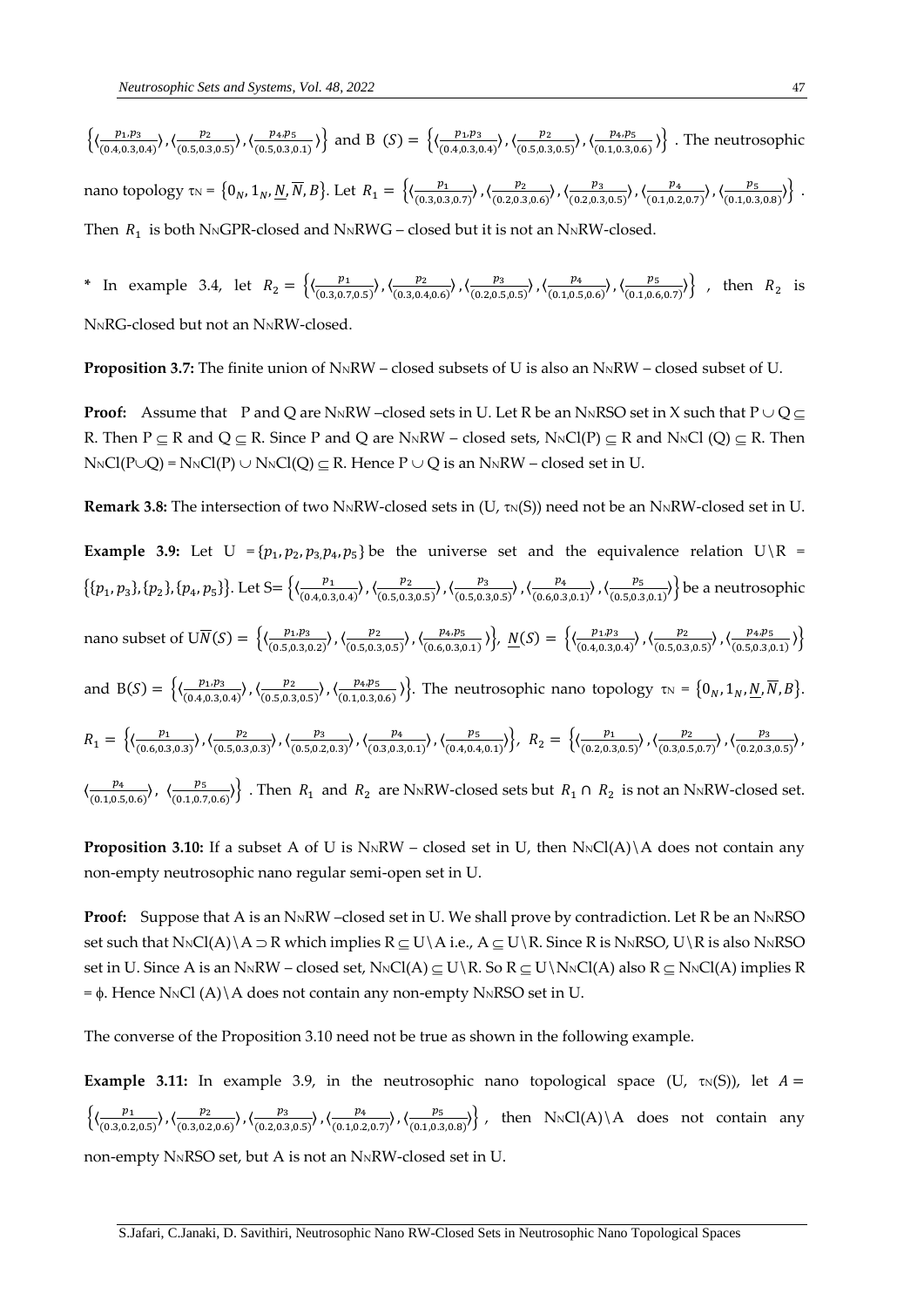**Corollary 3.12:** If a subset A of U is  $N_NRW$  – closed set in U, then  $N_NCl(A)\A$  does not contain any non-empty neutrosophic nano regular- open set in U.

**Proof:** Follows from the Proposition 3.10 and the fact that every N<sub>N</sub>RO set is N<sub>N</sub>RSO in U.

**Proposition 3.13:** If A is N<sub>N</sub>RO and N<sub>N</sub>RW-closed, then A is N<sub>N</sub>RC set and hence N<sub>N</sub>-clopen.

**Proof:** Suppose A is N<sub>N</sub>RO and N<sub>N</sub>RW – closed. As every N<sub>N</sub>RO set is N<sub>N</sub>RSO and A  $\subset$  A, we have  $N_{\text{N}}Cl(A) \subset A$ . Also  $A \subset N_{\text{N}}Cl(A)$ , thus  $N_{\text{N}}Cl(A) = A$ . Hence A is a  $N_{\text{N}}Cl$  set. Since A is  $N_{\text{N}}RO$  it is  $N_{\text{N}}O$  set. Now  $N_NCl(N_NInt(A) = N_NCl(A) = A$ . Therefore A is  $N_NRC$  and Neutrosophic nano clopen.

**Proposition 3.14:** If A is an N<sub>N</sub>RW – closed subset of U such that  $A \subseteq B \subseteq NC(A)$ , then B is an N<sub>N</sub>RW – closed set in U.

**Proof:** Let A be an N<sub>N</sub>RW – closed set of U such that  $A \subseteq B \subseteq N_NCl(A)$ . Let R be N<sub>N</sub>RSO set of U such that  $B \subseteq R$ . Then  $A \subseteq R$ . Since A is N<sub>N</sub>RW –closed set, we have N<sub>N</sub>Cl(A)  $\subseteq R$  and N<sub>N</sub>Cl(B)  $\subseteq$  N<sub>N</sub>Cl(N<sub>N</sub>Cl(A))  $\subseteq$ R. Therefore B is also an N<sub>N</sub>RW – closed set in U.

The following example shows that the converse of the Proposition 3.13 need not be true.

**Example 3.15:** Let  $U = \{n_1, n_2, n_3\}$  be the universe set and the equivalence relation  $U \setminus R = \{\{n_1, n_3\}, \{n_2\}\}\$ . Let  $S = \left\{ \left( \frac{x_1}{(0.1, 0.2, 0.3)}, \left( \frac{x_2}{(0.2, 0.3, 0.4)} \right), \left( \frac{x_3}{(0.1, 0.6, 0.4)} \right) \right\}$  be a neutrosophic nano subset of U. Then  $\overline{N}(S)$  =  $\left\{ \left\langle \frac{x_1, x_3}{(0.1, 0.6, 0.3)} \right\rangle, \left\langle \frac{x_2}{(0.2, 0.3, 0.4)} \right\rangle \right\}$ ,  $\underline{N}(S) = \left\{ \left\langle \frac{x_1, x_3}{(0.1, 0.2, 0.4)} \right\rangle \right\}$  and  $B(S) = \left\{ \left\langle \frac{x_1, x_3}{(0.1, 0.6, 0.3)} \right\rangle, \left\langle \frac{x_2}{(0.2, 0.3, 0.4)} \right\rangle \right\}$ . So the neutrosophic nano topology  $\tau_N = \{0_N, 1_N, N, B\}$  and the neutrosophic closed sets are  $\tau_N^C = \{0_N, 1_N, N^C, B^C\}$ . Let  $A = \left\{ \left( \frac{x_1}{(0.1,0.3,0.6)}, \left( \frac{x_2}{(0.2,0.6,0.6)} \right), \left( \frac{x_3}{(0.1,0.2,0.6)} \right) \right\}$  and  $B = \left\{ \left( \frac{x_1}{(0.2,0.3,0.5)}, \left( \frac{x_2}{(0.3,0.6,0.5)} \right), \left( \frac{x_3}{(0.2,0.3,0.3)} \right) \right\}$ . Then A and B are NNRW-closed sets in (U,  $\tau_N(S)$ ), but  $A \subset B$  is not a subset of NNCl(A).

**Proposition 3.16:** Let A be an N<sub>N</sub>RW-closed in (U,  $\tau_N(S)$ ). Then A is N<sub>N</sub>-closed if and only if N<sub>N</sub>Cl(A)\A is N<sub>N</sub>RSO.

**Proof:** Let A be an N<sub>N</sub>-closed in (U,  $\tau_N(S)$ ). Then  $N_NCl(A) \setminus A = \phi$  which is N<sub>N</sub>RSO.

Conversely, suppose  $N_NCl(A)\setminus A$  is  $N_NRSO$  in U. By hypothesis, A is  $N_NRV$ -closed implies  $N_NCl(A)\setminus A$ does not contain any non-empty N<sub>N</sub>RSO in U. Then  $N_NCl(A) \setminus A = \phi$  which implies that A is N<sub>N</sub>-closed in U.

**Proposition 3.17:** If A is N<sub>N</sub>RO and N<sub>N</sub>RG closed, then A is N<sub>N</sub>RW-closed in U.

**Proof:** Let A be an N<sub>N</sub>RO and N<sub>N</sub>RG-closed. Let Q be any N<sub>N</sub>RSO set in U such that  $A \subseteq R$ . since A is NNRO and NNRG we have NNCl(A)  $\subseteq$  A  $\subseteq$  R. Therefore A is NNRW-closed.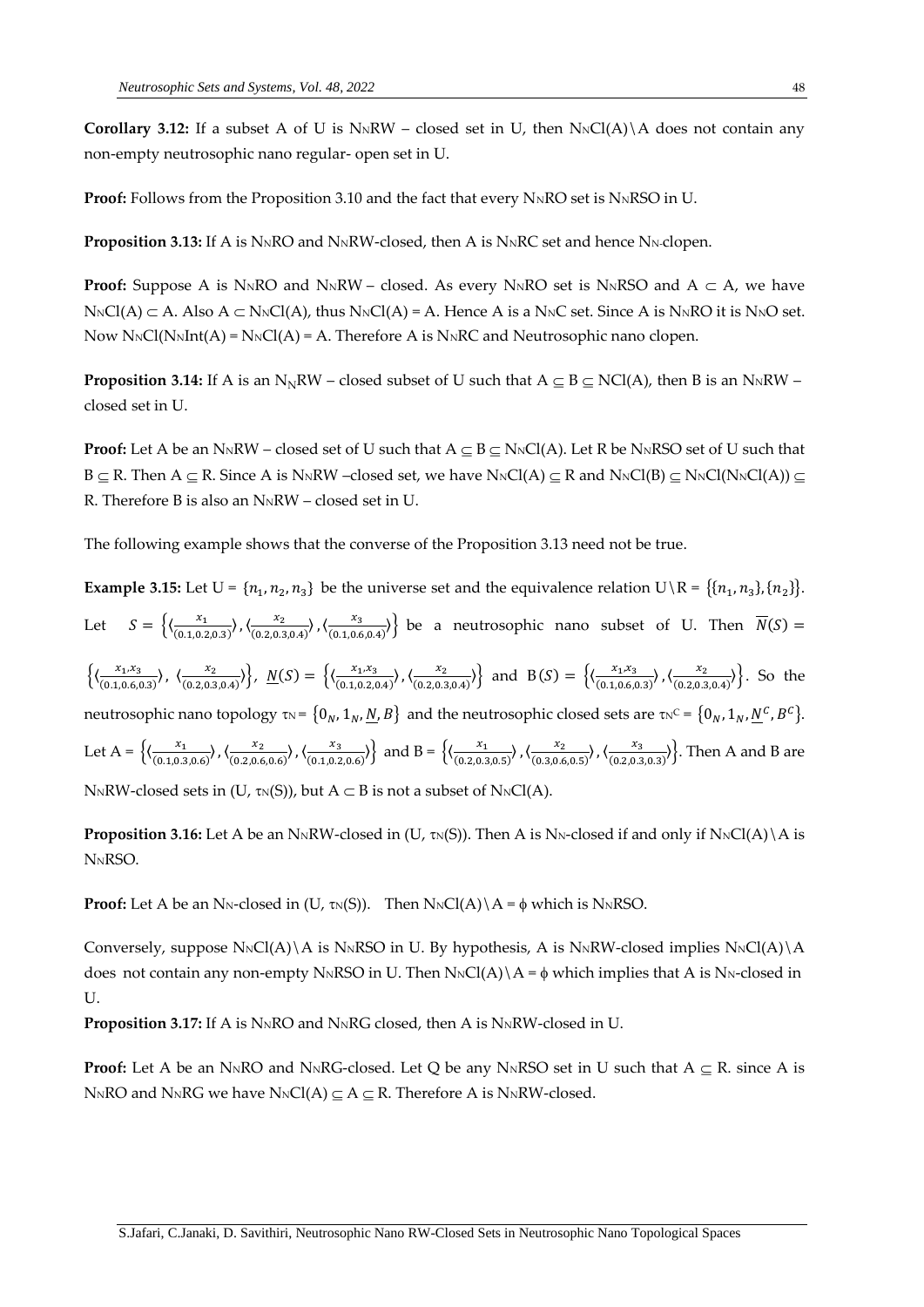**Proposition 3.18:** If a subset A of a neutrosophic nano topological space U is both N<sub>N</sub>RSO and NNRW-closed, then it is NN-closed.

**Proof:** Suppose A be a subset of a neutrosophic nano topological space U is both  $N<sub>N</sub>RSO$  and N<sub>N</sub>RW-closed. Then  $A \subset A$  and  $N_NCl(A) \subseteq A$  which implies A is N<sub>N</sub>-closed.

**Remark 3.19:** The concept of N<sub>N</sub>RW-closed set is independent with the concepts of (i) N<sub>NS</sub>emi –closed (ii)  $N_NRW$ -preclosed (iii)  $N_N\alpha$ -closed (iv)  $N_NWG$  - closed sets which is shown by the following example.

**Example 3.20:** Let  $U = \{n_1, n_2, n_3\}$  be the universe set.  $U \setminus R = \{\{n_1\}, \{n_2, n_3\}\}$  be an equivalence relation. Let  $S = \left\{ \left( \frac{n_1}{(0.107)} \right) \right\}$ (0.1,0.2,0.3) 〉,〈 2  $\frac{n_2}{(0.3,0.4,0.5)}$ ,  $\langle \frac{n_3}{(0.6,0.4,0.5)} \rangle$  $\left\{\frac{n_3}{(0.6,0.4,0.1)}\right\}$  be a neutrosophic nano subset of U. Then  $N(S)$  =  $\left\{\left(\frac{n_1, n_3}{(0, 1, 0, 3, 6)\right\}$ (0.1,0.2,0.3) 〉, 〈 2 (0.6,0.4,0.1) 〉} , () = {〈 1,3  $\frac{n_1, n_3}{(0.1, 0.2, 0.3)}$ ,  $\langle \frac{n_2}{(0.3, 0.4, 0.3, 0.4, 0.3, 0.4, 0.3, 0.4, 0.3, 0.4, 0.3, 0.4, 0.3, 0.4, 0.3, 0.4, 0.3, 0.4, 0.3, 0.4, 0.3, 0.4, 0.3, 0.4, 0.3, 0.4, 0.4, 0.5, 0.5, 0.4, 0.4, 0.5, 0.5, 0.4, 0.5, 0.5, 0.$  $\left\{\frac{n_2}{(0.3,0.4,0.5)}\right\}$  and B(S) =  $\left\{\left\langle \frac{n_1, n_3}{(0.1,0.2,0.4,0.5)}\right\rangle \right\}$ (0.1,0.2,0.3) 〉,〈 2  $\frac{n_2}{(0.1,0.4,0.6)})$ . So the neutrosophic nano topology  $\tau_N = \{0_N, 1_N, N, \overline{N}, B\}$ . In the neutrosophic nano topology (U,  $\tau_N(S)$ ),

- Let A =  $\left\{ \left( \frac{n_1}{(0.205)} \right) \right\}$ (0.2,0.5,0.3) 〉,〈 2 (0.1,0.5,0.6) 〉,〈 3  $\frac{n_3}{(0.1,0.4,0.7)})$  and B =  $\left\{ \left( \frac{n_1}{(0.2,0.7,0.7)} \right) \right\}$ (0.2,0.7,0.4) 〉,〈 2 (0.5,0.6,0.4) 〉,〈 3  $\frac{n_3}{(0.4, 0.5, 0.4)}\}$ , then A is N<sub>NSemi</sub>-closed but not an N<sub>N</sub>RW-closed and B is N<sub>N</sub>RW-closed but it is not an N<sub>NSemi</sub>-closed.
- Let C =  $\left\{ \left( \frac{n_1}{(0.103)} \right)$ (0.1,0.2,0.4) 〉,〈 2  $\frac{n_2}{(0.3,0.3,0.6)}\}, \left\langle \frac{n_3}{(0.1,0.3,0.6,0.3)}\right\rangle$ (0.1,0.3,0.5) 〉} and D = {〈 1  $\frac{n_1}{(0.1, 0.4, 0.7)}\right), \left\langle \frac{n_2}{(0.1, 0.6, 0.7)}\right\rangle$ (0.1,0.6,0.7) 〉,〈 3  $\frac{n_3}{(0.3,0.4,0.4)})$ , then C is both

NNpre-closed set and NNWG-closed but not an NNRW-closed and D is NNRW-closed but it is neither NNpre-closed nor an NNWG-closed sets.

In example 3.8, in the topological space  $(U, \tau_N(S))$ , E =  $\left\{\left(\frac{n_1}{(0.68a)^2}\right)\right\}$ (0.6,0.3,0.3) 〉,〈 2 (0.5,0.3,0.3) 〉,〈 3 (0.5,0.2,0.3) 〉,〈 4 (0.3,0.3,0.1) 〉,〈 5  $(0.4, 0.4, 0.1)$  $\rangle$  and F =

 $\left\{\left(\frac{n_1}{(n_1, n_2)}\right)\right\}$ (0.3,0.3,0.7) 〉,〈 2  $\frac{n_2}{(0.2,0.3,0.6)}\big), \big(\frac{n_3}{(0.2,0.3,0.6,0)}\big)$ (0.2,0.3,0.5) 〉,〈 4 (0.1,0.2,0.7) 〉,〈 5  $\left\{\frac{n_{5}}{(0.1,0.3,0.8)}\right\}$ , E is N<sub>N</sub>RW-closed set but not an N<sub>N</sub> $\alpha$ -closed

set and F is  $N_N\alpha$ -closed but it is not an  $N_NRW$ -closed set.

**Proposition 3.21:** If an N<sub>N</sub> subset A is both N<sub>N</sub>-open and N<sub>N</sub>G-closed in (U,  $\tau$ <sub>N</sub>(S)), then it is N<sub>N</sub>RW-closed in U.

**Proof:** Let A be N<sub>N</sub>-open and N<sub>N</sub>G-closed in U. Let  $A \subset U$  and U be an N<sub>N</sub>RSO in U. Now,  $A \subset A$ . By hypothesis,  $N_NCl(A) \subset U$ . Thus A is  $N_NRW$ -closed.

**Remark 3.22:** If A is both NN-open and NNRW-closed in U, then A need not be NNG-closed in general which is shown in the following example.

**Example 3.23:** In example 3.8, the N<sub>N</sub>-open set B is N<sub>N</sub>RW-closed but it is not an N<sub>N</sub>G-closed set.

#### **The above discussions are implicated in the following diagram.**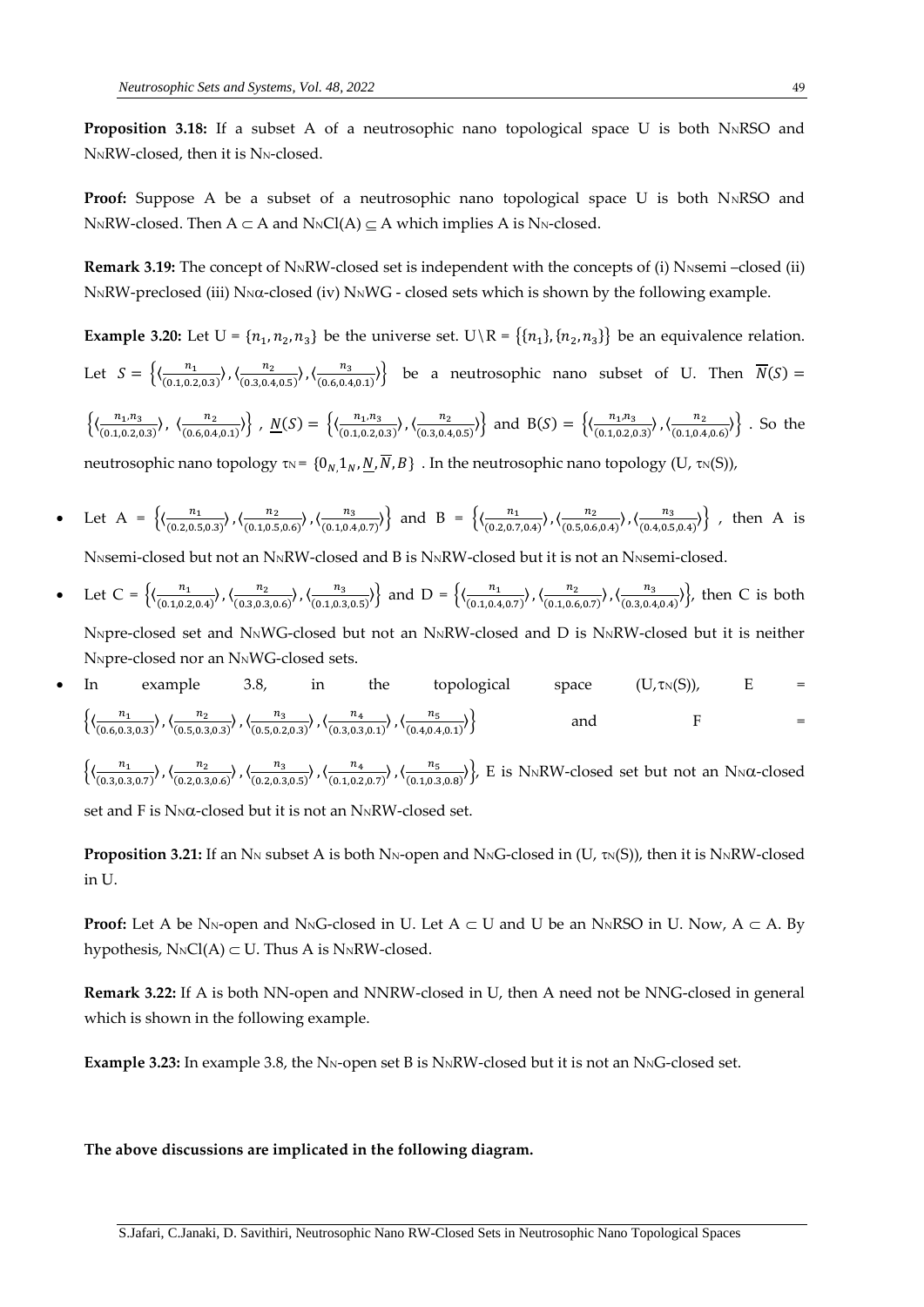

1. NNRW-closed 2. NN-closed 3. NNR-closed 4. NNT-closed 5. NNRG-closed 6. NNRWG-closed 7. NNGPR-closed 8. NNsemi-closed 9. NNpre-closed  $10. N<sub>N</sub>\alpha$ -closed  $11. N<sub>N</sub>\alpha$ -closed.

**Proposition 3.24:** If a subset A of a neutrosophic nano topological space U is both N<sub>N</sub>-open and NNWG-closed, then it is NNRW-closed.

**Proof:** Suppose a subset A of U is both NN-open and N<sub>N</sub>WG-closed. Let  $A \subset U$  and U is N<sub>N</sub>RSO. Then  $N_{\rm N}Cl$  ( $N_{\rm N}Int(A)$ ) = A  $\subset$  A, since A is NN-open. Hence  $N_{\rm N}Cl(A) \subset U$  implies that A is an  $N_{\rm N}RW$ -closed in U.

**Definition 3.25:** A neutrosophic nano subset A of a neutrosophic nano topological space (U, $\tau_N(S)$ ) is called an NNRW-open if and only if its complement  $A<sup>c</sup>$  is NNRW-closed.

**Proposition 3.26:** An  $N_N$  set A of a topological space (U, $\tau_N(S)$ ) is  $N_NRW$ -open if  $F \subseteq NNInt(A)$  whenever F is  $N_N$ RSO and  $F \subset A$ .

**Proof:** Follows from the definition 3.1.

**Proposition 3.27:** Let A be an N<sub>N</sub>RW-open set of neutrosophic nano topological space (U, $\tau_N(S)$ ) and  $N_NInt(A) \subseteq B \subseteq A$ . Then B is N<sub>N</sub>RW-open.

**Proof:** Suppose that A is an N<sub>N</sub>RW-open in U and N<sub>N</sub>Int(A)  $\subseteq B \subseteq A$  implies  $A^c \subseteq B^c \subseteq N_0C(A^c)$ . Since  $A^c$ is NNRW-closed, by Proposition 3.14,  $B<sup>c</sup>$  is NNRW-closed. Hence B is NNRW-open.

**Proposition 3.28:** Let  $(U, \text{TN}(S))$  be a neutrosophic nano topological space and  $N_NRSO(X)$  and  $N_NC(X)$  be the family of all N<sub>N</sub>RSO sets and N<sub>N</sub>C sets respectively. Then N<sub>N</sub>RSO(X)  $\subseteq$  N<sub>N</sub>C(X) if and only if every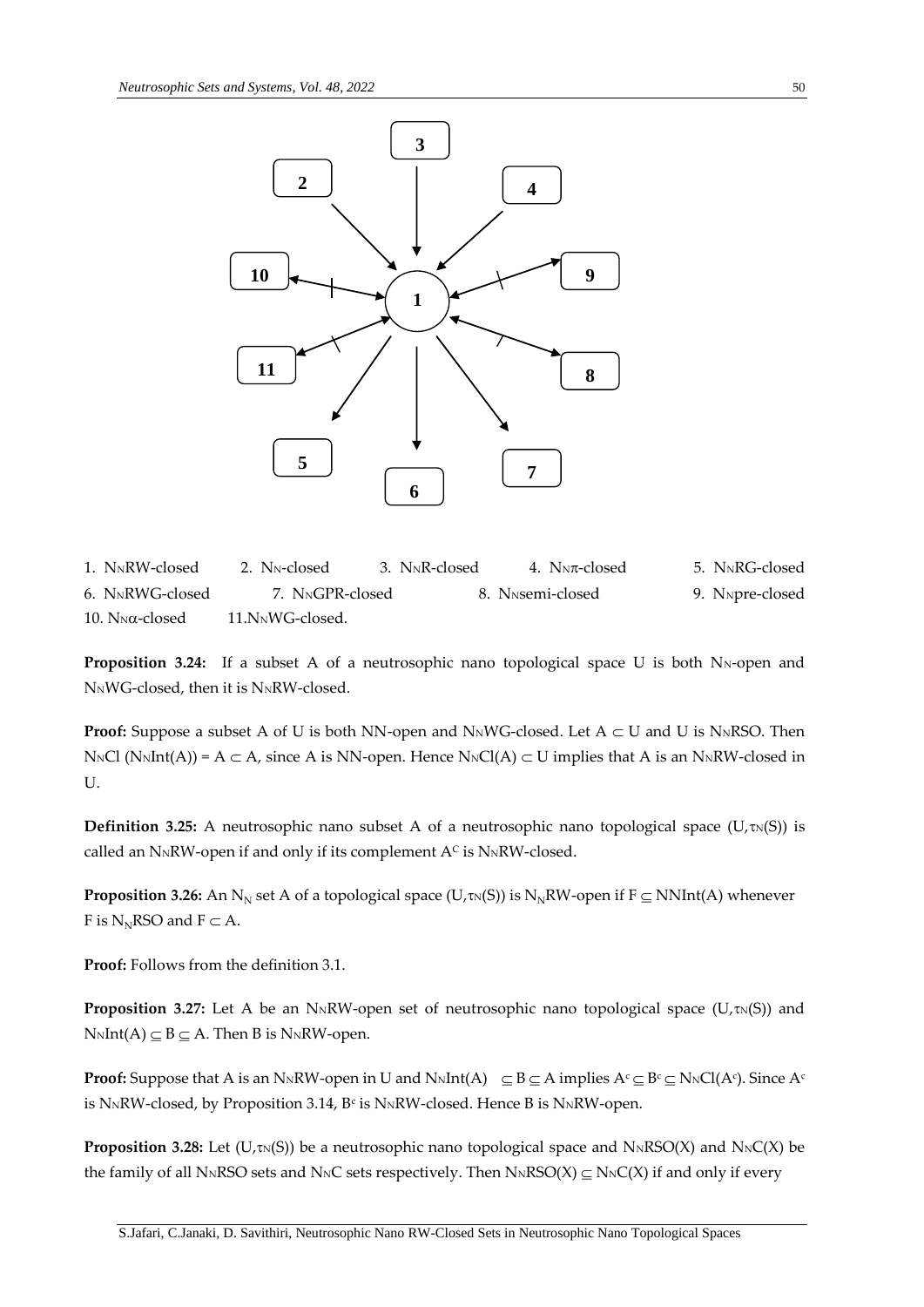neutrosophic nano set of U is NNRW-closed.

**Proof:** Necessity: Suppose that  $N_NRSO(X) \subseteq N_NC(X)$  and let A be an  $N_N$  – set of U such that  $A \subseteq R \in$  $N_{\rm N}$ RSO(X). Then  $N_{\rm N}$ Cl(A)  $\subset$  N<sub>N</sub>Cl(R) = R, by hypothesis. Hence  $N_{\rm N}$ Cl(A)  $\subset$  R when A  $\subset$  R and R is N<sub>N</sub>RSO which implies that A is NNRW-closed.

**Sufficiency:** Assume that every neutrosophic nano set of U is N<sub>N</sub>RW-closed. Let  $R \in N_NRSO(X)$ . Then since  $R \subseteq R$  and R is NNRW-closed, NNCl(R)  $\subseteq R$  then  $R \in N_NCl(X)$ . Therefore NNRSO(X)  $\subseteq N_NCl(X)$ .

**Definition 3.29:** A neutrosophic nano topological space ( $U, \tau_N(S)$ ) is called as N<sub>N</sub>RW-connected if there is no proper N<sub>N-</sub>subset of U which is both N<sub>N</sub>RW-open N<sub>N</sub>RW-closed.

**Proposition 3.30:** Every N<sub>N</sub>RW-connected space is N<sub>N</sub>-connected.

**Proof:** Let  $(U, \tau_N(S))$  be an N<sub>N</sub>RW-connected and suppose that  $(U, \tau_N(S))$  is not N<sub>N</sub>-connected. Then there exists a proper N<sub>N</sub>-set A ( $A \neq 0$ <sub>N</sub>,  $A \neq 1$ <sub>N</sub>) such that A is both N<sub>N</sub>-open and N<sub>N</sub>-closed set. Since every N<sub>N</sub>-open and N<sub>N</sub>-closed set is N<sub>N</sub>RW-open and N<sub>N</sub>RW-closed, (U, $\tau$ <sub>N</sub>(S)) is not an N<sub>N</sub>RW-connected which is a contradiction. This shows that  $U$  is  $N_N$ -connected.

**Proposition 3.31:** A N<sub>N</sub>T space is N<sub>N</sub>RW- connected if and only if there exists no non-zero N<sub>N</sub>RW- open sets A and B in X such that  $A = BC$ .

**Proof: Necessity:** Suppose that A and B are N<sub>N</sub>RW-open sets such that  $A \neq 0$ <sub>N</sub>  $\neq$  B. and  $A = B^C$ . Since B = A<sup>C</sup>, A is N<sub>N</sub>RW-closed set and B  $\neq$  0<sub>N</sub> implies B<sup>C</sup>  $\neq$  1<sub>N</sub>, i.e., A  $\neq$  1<sub>N</sub>. Hence there exists a proper N<sub>N</sub> –set A which is both NNRW-open and NNRW-closed which is a contradiction to the fact that U is NNRW-connected.

**Sufficiency:** Let (U<sub>,TN</sub>(S)) be an N<sub>N</sub>TS and A is both N<sub>N</sub>RW-open and N<sub>N</sub>RW-closed set in U such that 0<sub>N</sub>  $\neq$  $A \neq 1$ N. Take B = A<sup>c</sup> implies that B is NNRW-open and  $A \neq 1$ N  $\Rightarrow$  B = A<sup>c</sup>  $\neq$  0N which is a contradiction. Hence there is no proper N<sub>N</sub>-subset of U which is both N<sub>N</sub>RW-open and N<sub>N</sub>RW-closed. Therefore N<sub>N</sub>TS (U<sub>/TN</sub>(S))  $i$ s N $N$ RW-connected.

**Definition 3.32:** A neutrosophic nano topological space( $U, \tau_N(S)$ ) is said to be an N<sub>N</sub>RWT<sub>1/2</sub>-space if every NNRW-closed set in U is NN-closed in U.

**Proposition 3.33:** A neutrosophic nano topological space ( $U, \tau_N(S)$ ) is  $N_N RWT_{1/2}$  space, then the following statements are equivalent:

(i)  $U$  is N<sub>N</sub>RW-connected (ii)  $U$  is N<sub>N</sub>-connected.

**Proof:** (i)  $\Rightarrow$  (ii): Follows from the Proposition 3.29.

(ii)  $\Rightarrow$  (i): Assume that U is  $N \times N \times T_{1/2}$ -space, and  $N \times$ -connected. Suppose that U is not an N<sub>N</sub>RW-connected, then there exists a proper N<sub>N</sub>-set A which is both N<sub>N</sub>RW-open and N<sub>N</sub>RW-closed. Since ( $U$ , $\tau_N(S)$ ) is  $N_NRWT_{1/2}$ , A is both  $N_N$ -open and  $N_N$ -closed which is a contradiction to the fact that U is N<sub>N</sub>-connected. This shows that U is N<sub>N</sub>RW-connected.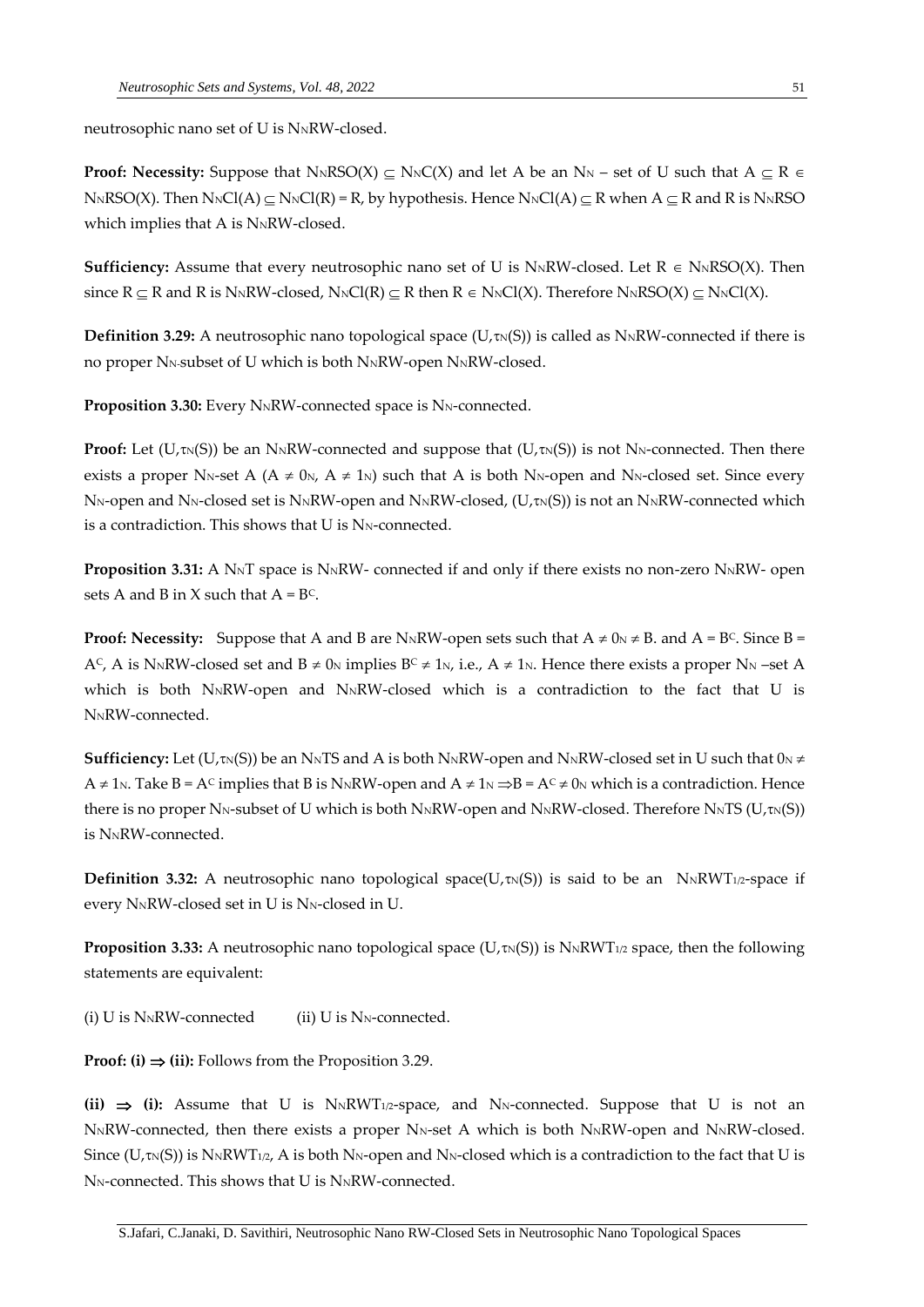### **4. NNRW-CONTINUOUS FUNCTIONS**

**Definition 4.1: (i)** A function f:  $(U, \text{TN}(S)) \rightarrow (V, \text{TN}(T))$  is said to be a neutrosophic nano RW-continuous (In **short N<sub>N</sub>RW-continuous)** if the inverse image of N<sub>N</sub>-closed set of V is N<sub>N</sub>RW-closed in (U, $\tau_N(S)$ ).

**(ii)** A function f:  $(U, \text{TN}(S)) \rightarrow (V, \text{TN}(T))$  is said to be a neutrosophic nano RW-irresolute **(In short**)  $N_NRW\text{-}irresolute)$  if the inverse image of  $N_NRW\text{-}closed$  set of V is  $N_NRW\text{-}closed$  in (U, $\tau_N(S)$ ).

**Proposition 4.2:** A mapping f:  $(U,\tau_N(S)) \to (V,\tau_N(T))$  is N<sub>N</sub>RW-continuous if and only if the inverse image of every N<sub>N</sub>-open set of V is N<sub>N</sub>RW-open in U.

**Proof:** It is obvious because f<sup>-1</sup>(A $\circ$ ) = [f<sup>-1</sup>(A)] $\circ$  for every N<sub>N</sub>-set A of V.

**Proposition 4.3:** If f:  $(U, \text{TN}(S)) \rightarrow (V, \text{TN}(T))$  is N<sub>N</sub>RW-continuous, then  $f(N \text{NRWCl}(A)) \subseteq \text{NNCl}(f(A))$  for every N<sub>N-Set</sub> A of U.

**Proof:** Let A be an N<sub>N</sub>-set of U. Then  $N_NCl(f(A))$  is an N<sub>N</sub>-closed set of V. Since f is an  $N_NRW$ -continuous function, f<sup>-1</sup>(N<sub>N</sub>Cl(f(A)) is N<sub>N</sub>RW-closed in U. Clearly  $A \subseteq f$ <sup>-1</sup>(N<sub>N</sub>Cl(f(A)). Therefore N<sub>N</sub>RWCl(A)  $\subseteq$ N<sub>N</sub>RWCl  $(N_NCl f(A))) = f^1(N_NCl(f(A))$ . Hence  $f(N_NRWCI(A)) \subseteq N_NCl(f(A))$  for every  $N_N$ -set A of U.

**Proposition 4.4**: (i) Every N<sub>N</sub>-continuous map is N<sub>N</sub>RW-continuous.

(ii) Every  $N_N$ - regular continuous map is  $N_NRW$ -continuous.

(iii) Every N<sub>N</sub>- $\pi$ -continuous set is N<sub>N</sub>RW-continuous.

(iv) Every NNW-continuous map is NNRW-continuous.

(v) Every  $N_NRW$ -irresolute map is  $N_NRW$ -continuous.

**Proof:** Obvious.

**Remark 4.4:** The following example makes clear that the converse of the Proposition 4.4 may not be true.

**Example 4.5:** Let  $U = \{n_1, n_2, n_3\} = V$  be the universe sets.  $U \setminus R_1 = \{\{n_1\}, \{n_2, n_3\}\}$  and  $U \setminus R_2 =$  $\left\{\{n_1, n_3\}, \{n_2\}\right\}$  be equivalence relations. Let  $S_1 = \left\{\left(\frac{n_1}{(0.304)}\right)$  $\frac{n_1}{(0.3,0.4,0.3)}\right), \left\langle \frac{n_2}{(0.6,0.3,0.4,0.3)}\right\rangle$ (0.6,0.3,0.1) 〉,〈 3  $\left\{\frac{n_3}{(0.2, 0.6, 0.2)}\right\}$ ,  $S_2 =$ 

 $\left\{\frac{n_1}{(0.107)}\right\}$ (0.1,0.2,0.3) 〉,〈 2 (0.2,0.3,0.4) 〉,〈 3  $\left\{\n\begin{array}{cccccc}\n\frac{n_3}{(0.1,0.6,0.4)}\n\end{array}\n\right\}$  be a neutrosophic nano subsets of U. Then  $\tau_N(S_1)$  =  $\{0_N, N(S_1), N(S_1), N(S_1), 1_N\}$ ,  $\tau_N(S_2) = \{0_N, N(S_2), N(S_2), 1_N\}$  be the neutrosophic nano topologies on U and V respectively. Define an identity map f:  $(U, \tau_N(S_1)) \to (V, \tau_N(S_2))$ . Then f is N<sub>N</sub>RW-continuous but is neither  $N_N$ -continuous nor  $N_N$ W-continuous. Similarly it's not an  $N_NR$ -continuous,  $N_N\pi$ -continuous and N<sub>N</sub>RW-irresolute.

**Proposition 4.6:** (i) Every N<sub>N</sub>RW-continuous map is N<sub>N</sub>RG-continuous.

(ii) Every  $N_NRW$ - continuous map is  $N_NGPR$ - continuous.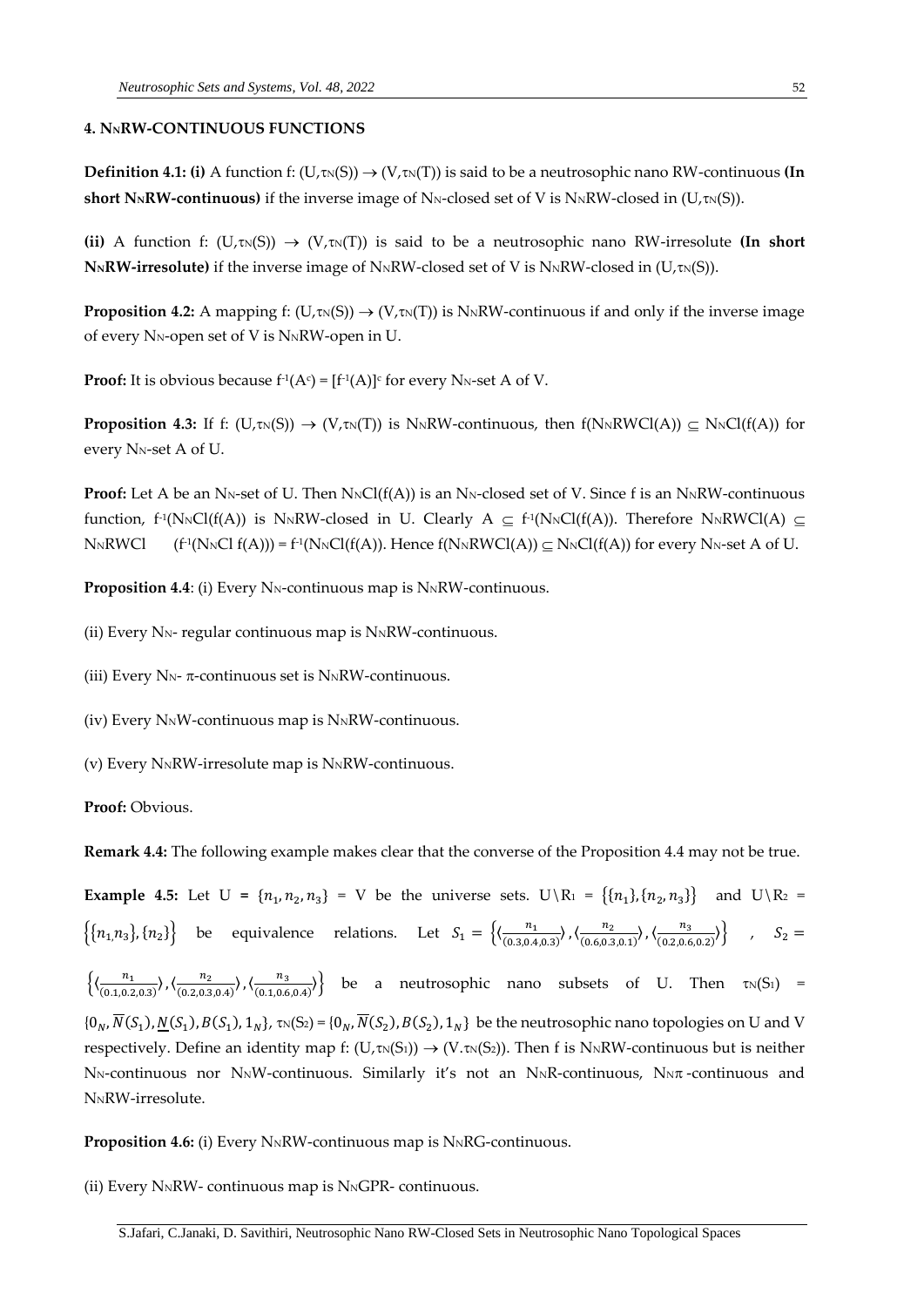(iii) Every  $N_NRW$ - continuous map is  $N_NRWG$ - continuous.

**Proposition 4.7:** If f:  $(U,\tau_N(S)) \to (V,\tau_N(T))$  is N<sub>N</sub>RW-continuous and g:  $(V,\tau_N(T)) \to (W,\tau_N(R))$  is N<sub>N</sub>-continuous. Then  $g^{\circ}f$ : f: (U, $\tau_N(S)$ )  $\rightarrow$  (W, $\tau_N(R)$ ) is N<sub>N</sub>RW-continuous.

**Proof:** Let A be an N<sub>N</sub>-closed in W. Then  $g^{\text{-}1}(A)$  is N<sub>N</sub>-closed in V, because g is N<sub>N</sub>-continuous. Therefore  $(g^{\circ}f)^{-1}(A) = f^{\circ}(g^{-1}(A))$  is N<sub>N</sub>RW-closed in U. Hence  $g^{\circ}f$  is N<sub>N</sub>RW-continuous.

**Proposition 4.8:** If f:  $(U,\tau_N(S)) \to (V,\tau_N(T))$  is N<sub>N</sub>RW-continuous and g:  $(V,\tau_N(T)) \to (W,\tau_N(R))$  is  $N_{N}G$ -continuous and  $(V, \text{tn}(T))$  is  $N_{N}T_{1/2}$  then  $g^{\circ}f: (U, \text{tn}(S)) \rightarrow (W, \text{tn}(R))$  is  $N_{N}RW$ -continuous.

**Proof:** Let A be an N<sub>N</sub>-closed set in W, then  $g^{-1}(A)$  is N<sub>N</sub>G-closed in V. Since V is N<sub>N</sub>T<sub>1/2</sub> then  $g^{-1}(A)$  is N<sub>N</sub>-closed in V. Hence,  $(g^of)^{-1}(A) = f^{-1}(g^{-1}(A))$  is N<sub>N</sub>RW-closed in U. Hence  $g^of$  is N<sub>N</sub>RW-continuous.

**Proposition 4.9:** If f:  $(U,\tau_N(S)) \to (V,\tau_N(T))$  is N<sub>N</sub>RG - irresolute and g:  $(V,\tau_N(V)) \to (W,\tau_N(R))$  is  $N\ltimes N\ltimes N$  continuous, then  $g^{\circ}f: (U,\tau\ltimes (S)) \to (W,\tau\ltimes (R))$  is  $N\ltimes N\ltimes G$  continuous.

**Proof:** Let A be an N<sub>N</sub>-closed set in W, then  $g^{-1}(A)$  is N<sub>N</sub>RW-closed in V, since g is N<sub>N</sub>RW-continuous. Every N<sub>N</sub>RW-closed set is N<sub>N</sub>RG-closed,  $g^{-1}(V)$  is N<sub>N</sub>RG-closed set in V. Then  $(g^{\circ}f)^{-1}(A) = f^{-1}(g^{-1}(A))$  is NNRG-closed in U, by hypothesis. Hence  $g^{\circ}f: (U,\tau_N(S)) \to (W,\tau_N(R))$  is N<sub>N</sub>RG-continuous.

**Proposition 4.10:** If f: (U, $\tau_N(S) \rightarrow (V, \tau_N(T))$  is N<sub>N</sub>RW-continuous surjection and U is N<sub>N</sub>RW-connected then  $V$  is  $N_N$ -connected.

**Proof:** Assume that V is not an N<sub>N</sub>-connected space. Then there exists a proper N<sub>N</sub>-subset F of V which is both N<sub>N</sub>-open and N<sub>N</sub>-closed. Therefore, by hypothesis,  $f^1(F)$  is a proper N<sub>N</sub>-set of U which is both NNRW-open and NNRW-closed in U implies that U is not an NNRW-connected which is a contradiction. This shows that  $V$  is  $N_N$ -connected.

**Definition 4.11:** (i) A mapping f:  $(U,\tau_N(S)) \to (V,\tau_N(T))$  is said to be N<sub>N</sub>RW-open map if the image of every N<sub>N</sub>-open set of U is N<sub>N</sub>RW-open set in V.

(ii) A mapping f:  $(U,\tau_N(S)) \to (V,\tau_N(T))$  is said to be N<sub>N</sub>RW-closed map if the image of every N<sub>N</sub>-closed set of U is NNRW-closed set in V.

**Proposition 4.12:** A mapping f:  $(U, \text{TN}(S)) \rightarrow (V, \text{TN}(T))$  is N<sub>N</sub>RW-open if and only if for every N<sub>N</sub>-set A of U,  $f(N_NInt(A)) \subseteq N_NRW Int(f(A)).$ 

**Proof: Necessity:** Let f be an N<sub>N</sub>RW-open map and A is an N<sub>N</sub>-open set in U, N<sub>N</sub>Int(A)  $\subseteq$  A which implies that  $f(N_NInt(A)) \subseteq f(A)$ . Since f is an N<sub>N</sub>RW-open mapping,  $f(N_NInt(A))$  is N<sub>N</sub>RW-open set in V such that  $f(N_NInt(A)) \subseteq f(A)$ . Therefore  $f(N_NInt(A)) \subseteq N_NRWInt(f(A))$ .

**Sufficiency:** Suppose that A is an N<sub>N</sub>-open set of U. Then  $f(A) = f(N_M Int(A)) \subseteq N_N R W Int f(A)$ . But  $N_NRWInt(f(A)) \subset f(A)$ . Consequently  $f(A) = N_NRWInt(A)$  which implies that  $f(A)$  is an  $N_NRW$ -open set of V and hence f is an N<sub>N</sub>RW-open map.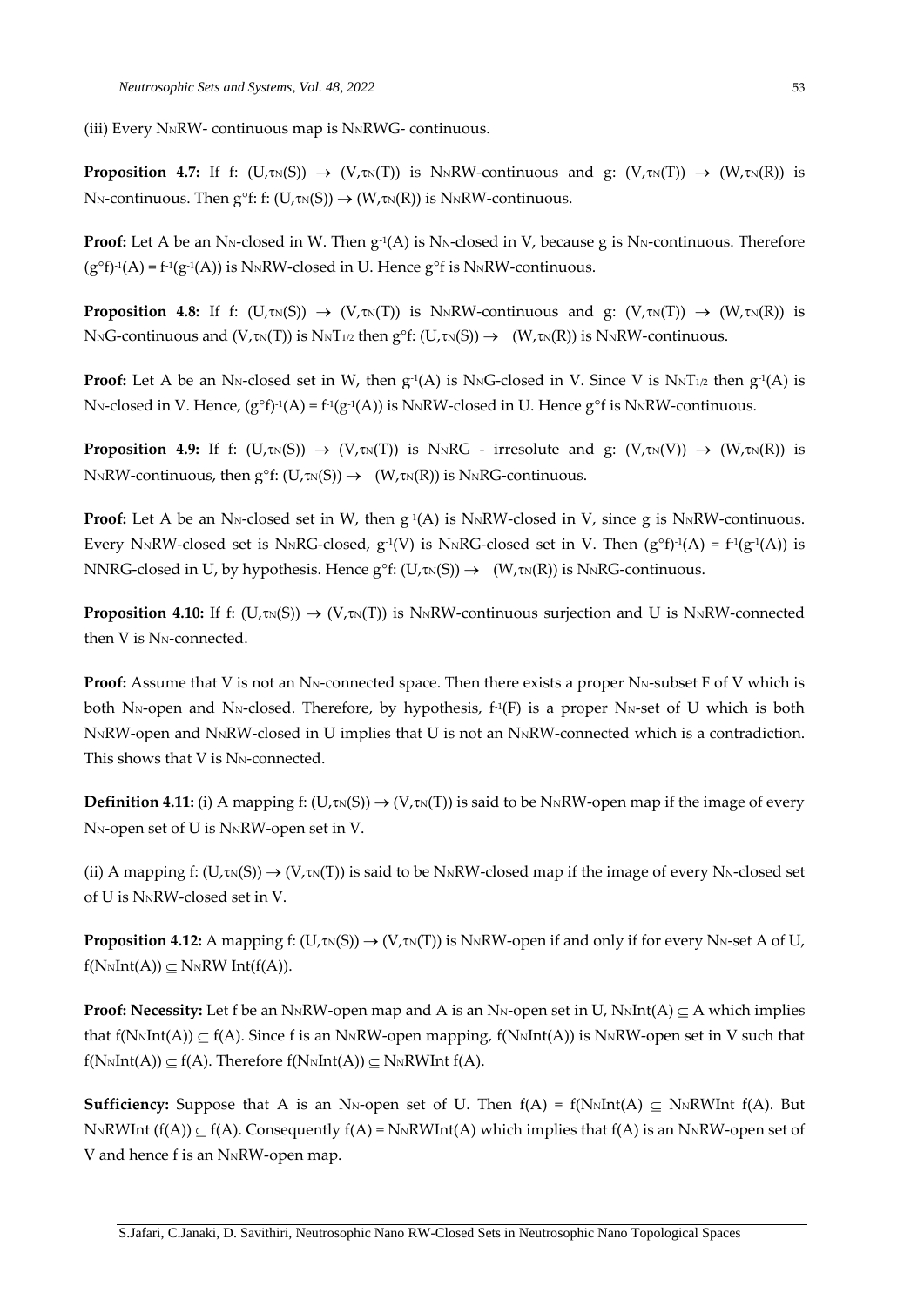**Proposition 4.13:** A mapping f:  $(U,\tau_N(S)) \to (V,\tau_N(T))$  is N<sub>N</sub>RW-open if and only if for every neutrosophic nano  $\,$  set A of V and for each N<sub>N</sub>-closed set B of U containing f<sup>-1</sup>(A) there is a N<sub>N</sub>RW-closed set F of V such that  $A \subseteq F$  and  $f^{-1}(F) \subseteq B$ .

**Proof:** Necessity: Suppose that f is N<sub>N</sub>RW-open map. Let A be a N<sub>N</sub>-closed set of V and B be a N<sub>N</sub>C set of U such that  $f^1(A) \subseteq B$ . Then  $F = f^1(B^c)$  is a N<sub>N</sub>RW-closed set of V such that  $f^1(F) \subseteq B$ .

**Sufficiency:** Let F be a N<sub>N</sub>O set of U. Then  $f^1(f(F))^c \subseteq F^c$  and  $F^c$  is a N<sub>N</sub>C set in X. By hypothesis there is an N<sub>N</sub>RW- closed set G of V such that  $(f(F))^c \subseteq G$  and  $f^1(G) \subseteq F^c$ . Therefore  $F \subseteq (f^1(G))^c$ . Hence  $G^c \subseteq f(F) \subseteq F^c$  $f((f^1(G))^c) \subseteq G^c$  i.e.,  $f(F)$  =  $G^c$  which is NNRW-open in V and thus f is NNRW-open map.

**Proposition 4.14:** If a mapping f:  $(U, \tau_N(S)) \rightarrow (V, \tau_N(T))$  is N<sub>N</sub>RW-open, then N<sub>N</sub>Int(f<sup>1</sup>(G))  $\subseteq$ f -1 (NNRWInt(G)) for every neutrosophic nano set G of Y.

**Proof:** Let G be neutrosophic nano set of V. Then  $N_NIntf^1(G)$  is a  $N_NO$  set in U. Since f is  $N_NRW$  – open  $f(N_NIntf^1(G)) \subseteq N_NRWInt(f(f^1(G)) \subseteq N_NRWInt(G)).$  Thus  $N_NInt(f^1(G)) \subseteq f^1(N_NRWInt(G)).$ 

**Proposition 4.15:** A mapping f:  $(U, \text{TN}(S)) \rightarrow (V, \text{TN}(T))$  is N<sub>N</sub>RW-closed if and only if for every neutrosophic nano set A of V and for each N<sub>N</sub>O set B of U containing f<sup>1</sup>(A) there is a N<sub>N</sub>RW -open set F of V such that A  $\subseteq$  F and  $f^{-1}(F) \subseteq B$ .

**Proof: Necessity:** Suppose that f is N<sub>N</sub>RW -closed map. Let A be a N<sub>N</sub>C set of V and B be a N<sub>N</sub>O set of U such that  $f^{\text{-}1}(A) \subseteq B$ . Then  $F = V \setminus f^{\text{-}1}(B^c)$  is a N<sub>N</sub>RW –open set of V such that  $f^{\text{-}1}(F) \subseteq B$ .

**Sufficiency:** Let F be a N<sub>N</sub>C set of X. Then  $f^1(f(F))^c \subseteq F^c$  and  $F^c$  is a N<sub>N</sub>O set in U. By hypothesis there is an N<sub>N</sub>RW - open set R of V such that  $(f(F))^c \subseteq R$  and  $f^1(R) \subseteq F^c$ . Therefore  $F \subseteq (f^1(R))^c$ . Hence  $R^c \subseteq f(F) \subseteq R$  $f((f^1(R))^c) \subseteq R^c$  i.e.,  $f(F) = R^c$  which is NNRW -closed in V. Thus f is NNRW -closed map.

**Proposition 4.16:** If f:  $(U,\tau_N(S)) \to (V,\tau_N(T))$  is NN-almost irresolute and N<sub>N</sub>RW-closed map. If A is  $N_NRW$ -closed set of U, then  $f(A)$  is  $N_NRW$ -closed in V.

**Proof:** Let  $f(A) \subseteq R$  where R is an N<sub>N</sub>RSO set of V. since f is an N<sub>N</sub>-almost irresolute,  $f^1(R)$  is an N<sub>N</sub>SO set of U such that  $A \subseteq f^1(R)$ . Since A is N<sub>N</sub>W-closed set of U which implies that  $N_NCl(A) \subseteq f^1(R) \Rightarrow f(N_NCl(A))$  $\subseteq$  R, i.e., N<sub>N</sub>Cl(f(N<sub>N</sub>Cl(A))  $\subseteq$  R. Therefore N<sub>N</sub>Cl(f(A))  $\subseteq$  R whenever f(A)  $\subseteq$  R where R is an N<sub>N</sub>RSO set of V. Hence  $f(A)$  is an N<sub>N</sub>RW-closed set of V.

**Proposition 4.17:** If f:  $(U,\tau_N(S)) \to (V,\tau_N(T))$  is N<sub>N</sub>-closed and g:  $(V,\tau_N(T)) \to (W,\tau_N(R))$  is N<sub>N</sub>RW-closed then  $g^{\circ}f: (U,\text{tn}(S)) \rightarrow (W,\text{tn}(R))$  is N<sub>N</sub>RW-closed.

**Proof:** Let F be an N<sub>N</sub>-closed set of neutrosophic nano topological space (U,  $_N(S)$ ). Then  $f(F)$  is an N<sub>N</sub>-closed set of (V, $\tau_N(T)$ ). By hypothesis,  $g^{\circ}f(F) = g(f(F))$  is an N<sub>N</sub>RW-closed set in N<sub>N</sub>-topological space W. Thus  $g^{\circ}f$ :  $(U,\text{Im}(S)) \rightarrow (W,\text{Im}(R))$  is N<sub>N</sub>RW-closed.

**Conclusions:** In this article, the authors have introduced and studied the concepts such as, Neutrosophic nano RW- closed set, N<sub>N</sub>RW-open set, N<sub>N</sub>RWT<sub>1/2</sub> space, N<sub>N</sub>RW-connected space, N<sub>N</sub>RW-continuous, N<sub>N</sub>RW-irresolute, N<sub>N</sub>RW-open and N<sub>N</sub> closed maps. In future it can be extended to